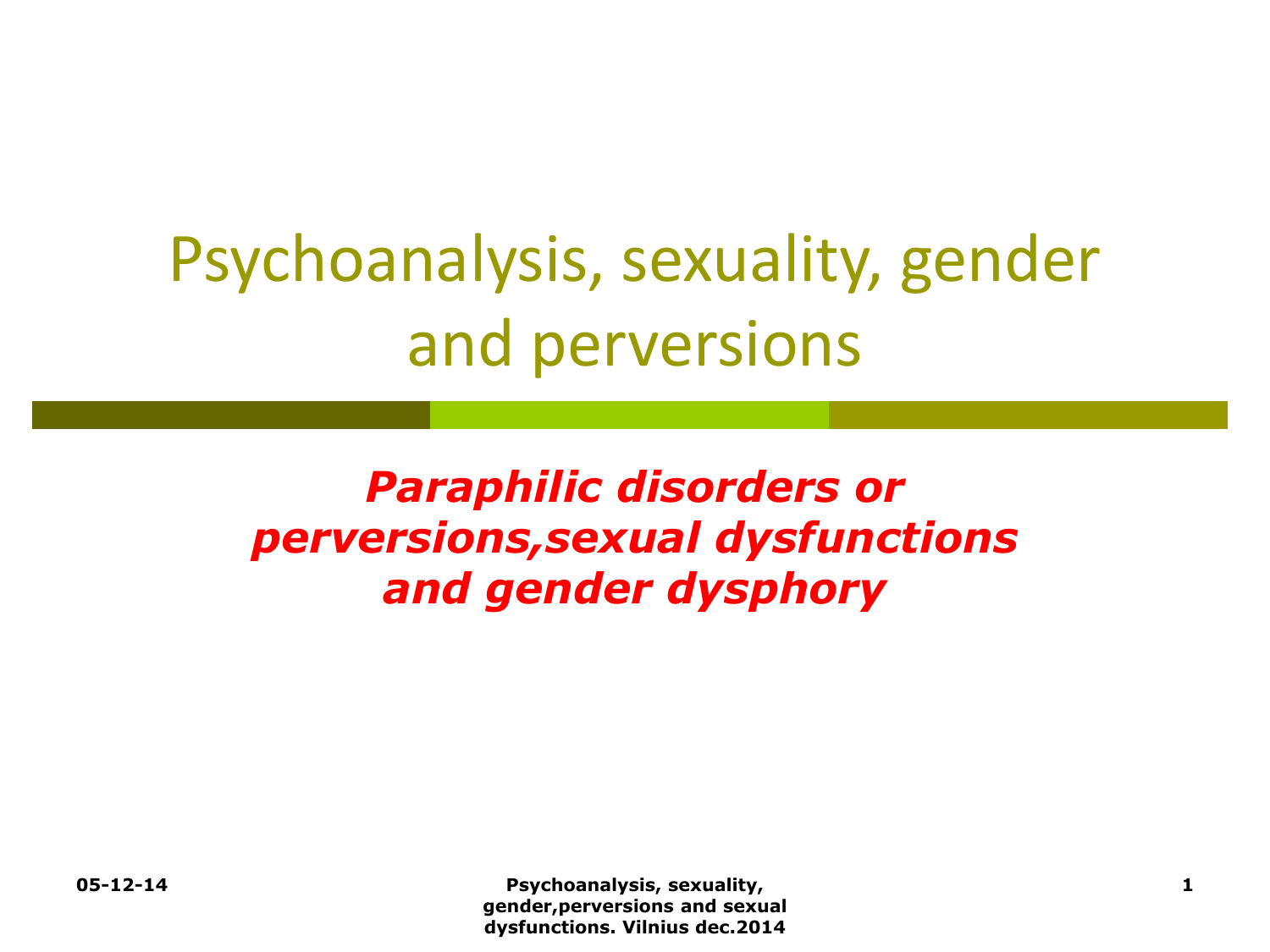# **Oedipus**

- **The oedipal myth is primarily about the separation from the mother and secundary about killing the father and marrying the mother.**
- **It is about loss, separation, identification and individuation and not about rivalry.**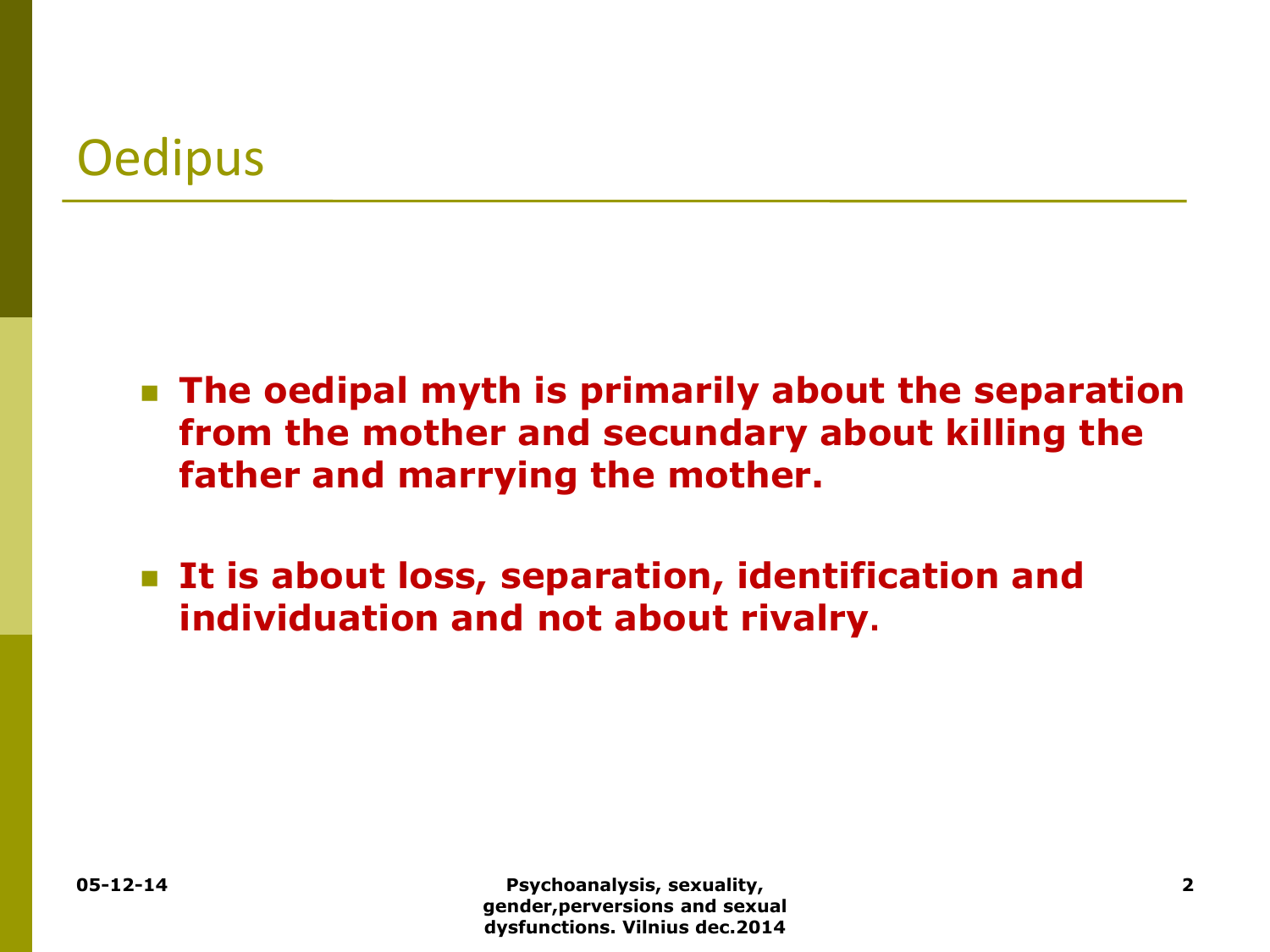# Sexuality and psychoanalysis

- **Repressed** sexual **trauma was seen as the origin of hysteria**
- **Psychoanalysis was in the beginning: making the unconscious conscious by remembering.**
- **Later Freud realized how difficult it was to differentiate between what happened in reality and what was a repressed wish or fantasy.→** false memories
- **After that he turned his attention to** the inner world **instead of focusing on the outer world**
- **The psychosexual development comes in Freud's view to an end during the** genital phase **in puberty. In that phase sexuality is integrated under the denominator of fallic functioning.**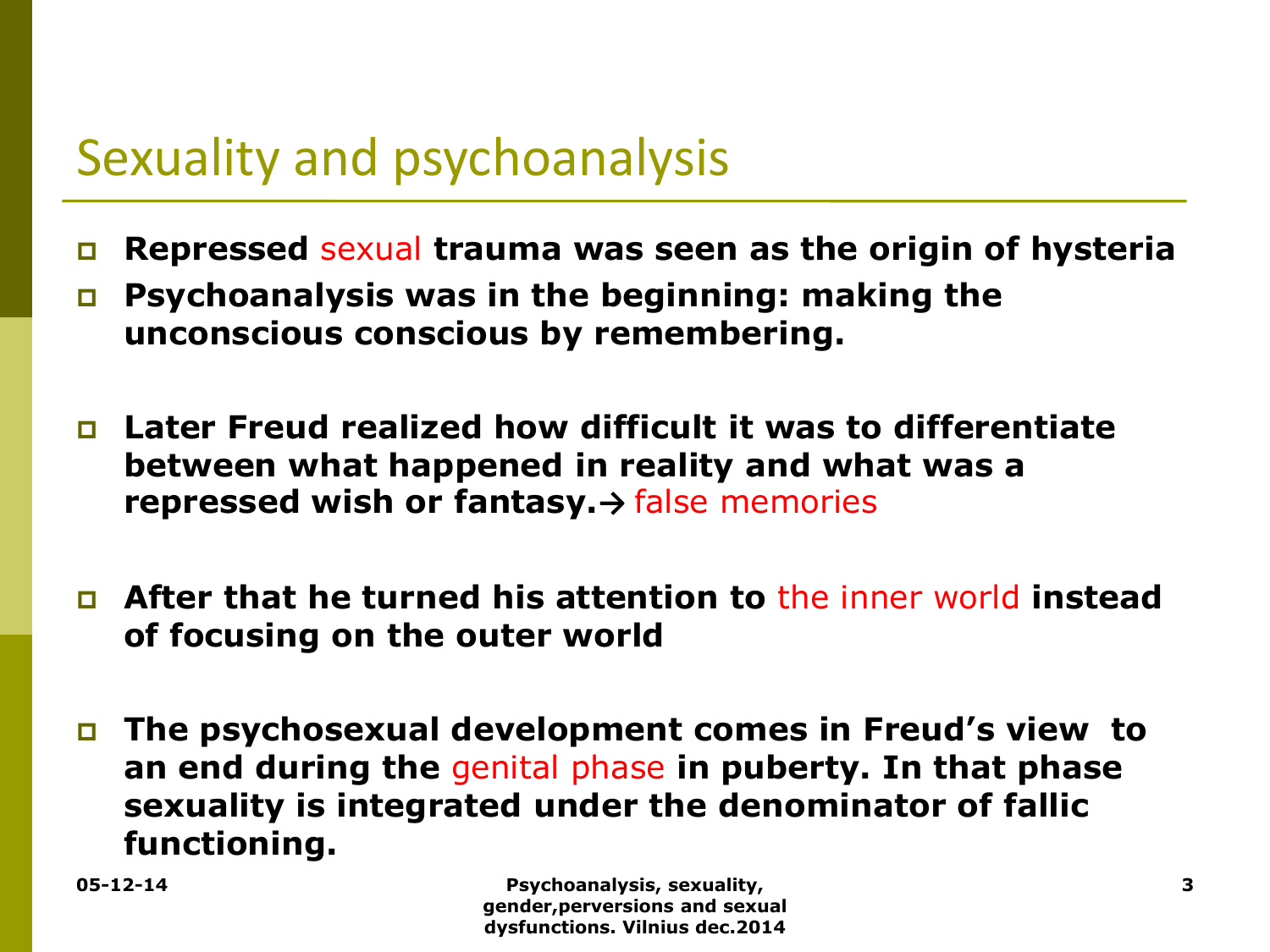# Sexuality and psychoanalysis

- **Within psychoanalysis sexuality and psychopathology are intensely related**
- **Sexuality is not an instinct but a** mental representation**, it is on the edge of biology and psychology**
- **Sexual arousal and mentalisation are negatively related**
- **Normally, sexuality takes part in a love relation**
- **Sexuality and agression are interrelated**
- **In different sexual dysfunctions there is a problem in integrating agression and sexuality. The problem is solved by transfering it into tenderness**
- **In the perversion sexuality is not related to** love **but to agression or** hate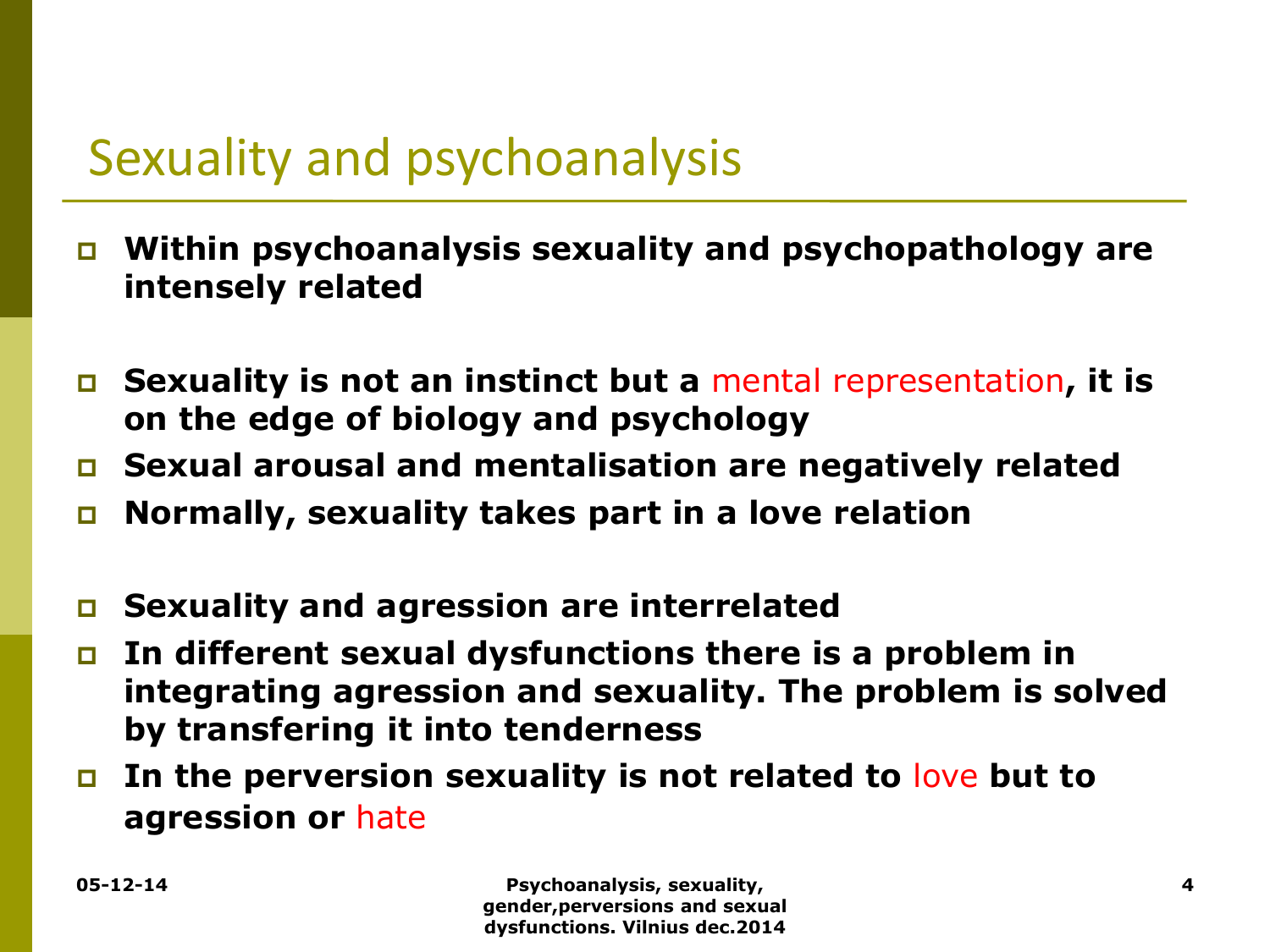# Sexuality: Kernberg

#### N.P.O**.**

- **Within a sexual relation the other is seen as a person with his own feelings and wishes**
- **Sexuality and agression are mentalized**
- **In a way there is a place for behavior which is seen in other organizations as perverse**

#### $R. P.$

- **Splitting instead of repression**
- **The other is not seen in his own rights**
- **Idealization or devaluation**
- **Sexuality is more impulsive and used for make the unbearable bearable**
- Intense separation anxiety  $\rightarrow$  passionate relations, **intense but fragile, identity diffusion**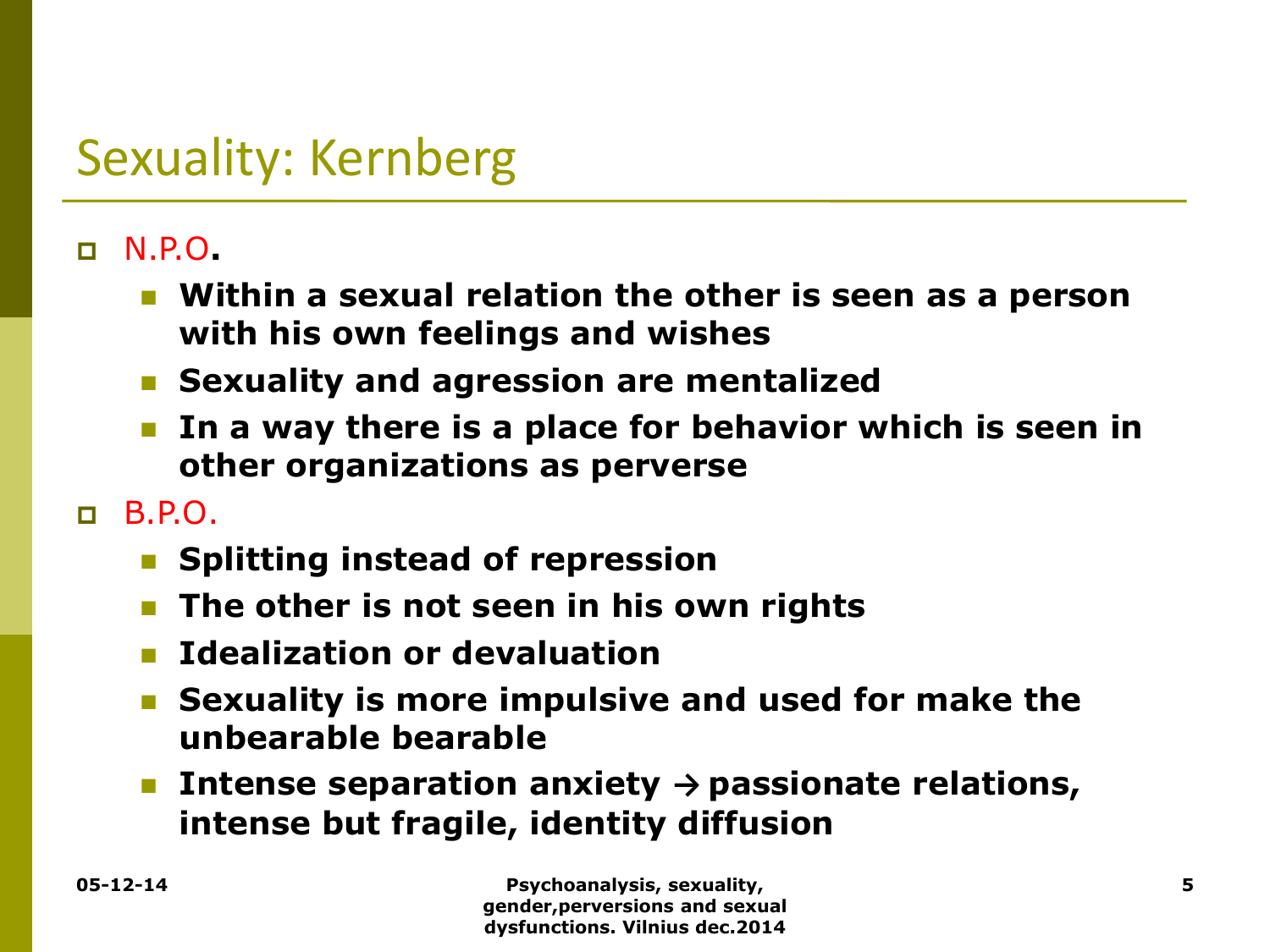# Sexuality: Kernberg

#### Perverse personality structure

- **At the psychotic border**
- **No adequate self object differentiation**
- **Not mentalized emotions**
- **Sexuality is in function of agression and not the other way around**
- **About** disavowal**: provokes the process of splitting. The object of diavowal is known but not said.You know and at the same time you don't**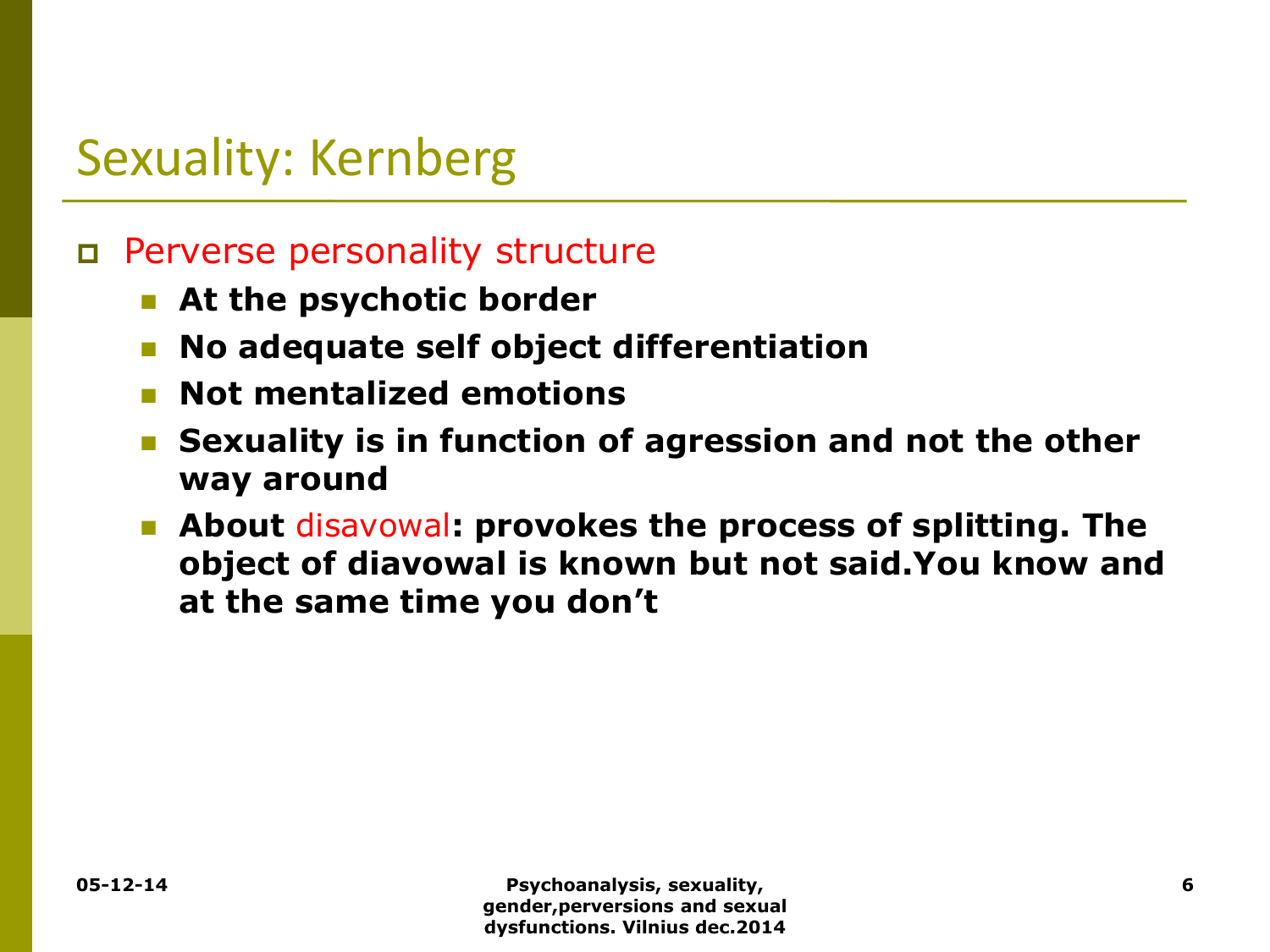- It is about the development of sexuality in human beings
	- **The first chapter is about the deviations: homosexuality and perversion**
	- **The second chapter is about the roots of the adult sexuality**
	- **The Third chapter is about the meaning of puberty related to the going on of the psychosexual development**
- Neurotic symptoms
	- **Are manifestations of repressed sexual wishes**
	- **From anxiety (actual) to psychoneurose (signal)**
- Perversions
	- Have something to do with "against the laws of Nature".
	- **Human sexuality should be related to the reproduction of the species → genital sexuality**

**05-12-14 Psychoanalysis, sexuality, 7 gender,perversions and sexual dysfunctions. Vilnius dec.2014**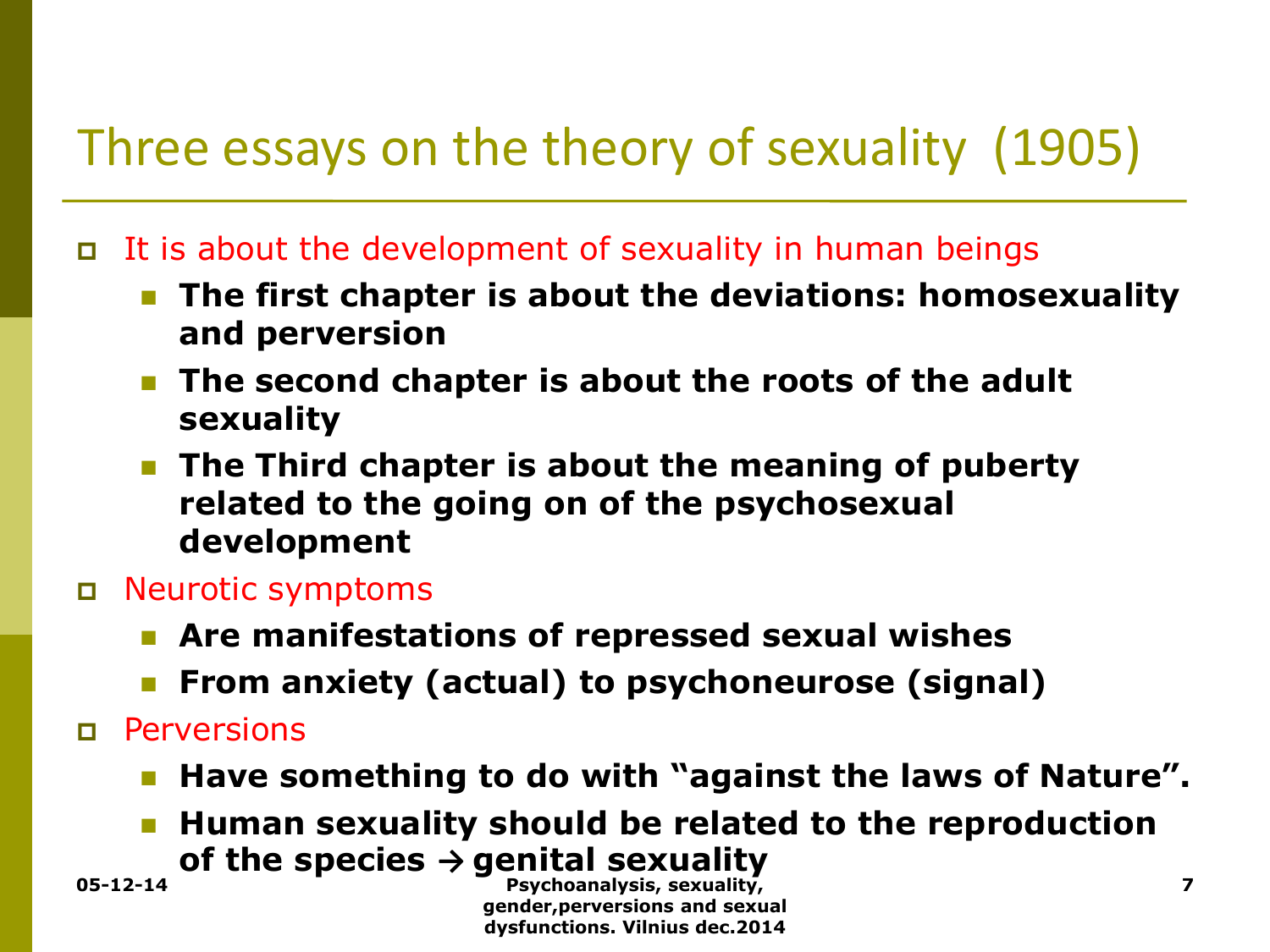- **The neurotic patient is repressing his sexual wish, there is the wish and the defense against it. The neurotic symptom is the compromise based on the mechanism of repression, for expressing the wish in an acceptable way**
- **In the perversion the repressing activity is not there, there is a direct expression in the manifest behaviour.**
- So the neurosis is the negative of the perversion
- **What within the perversion is shown into the deviant sexual behaviour of the pervert, will be seen in the dreaming and fantasies of the neurotic patient .**
- **The Behaviour of the pervert is non-mentalized, in case of the neurotic patient the behaviour is mentalized**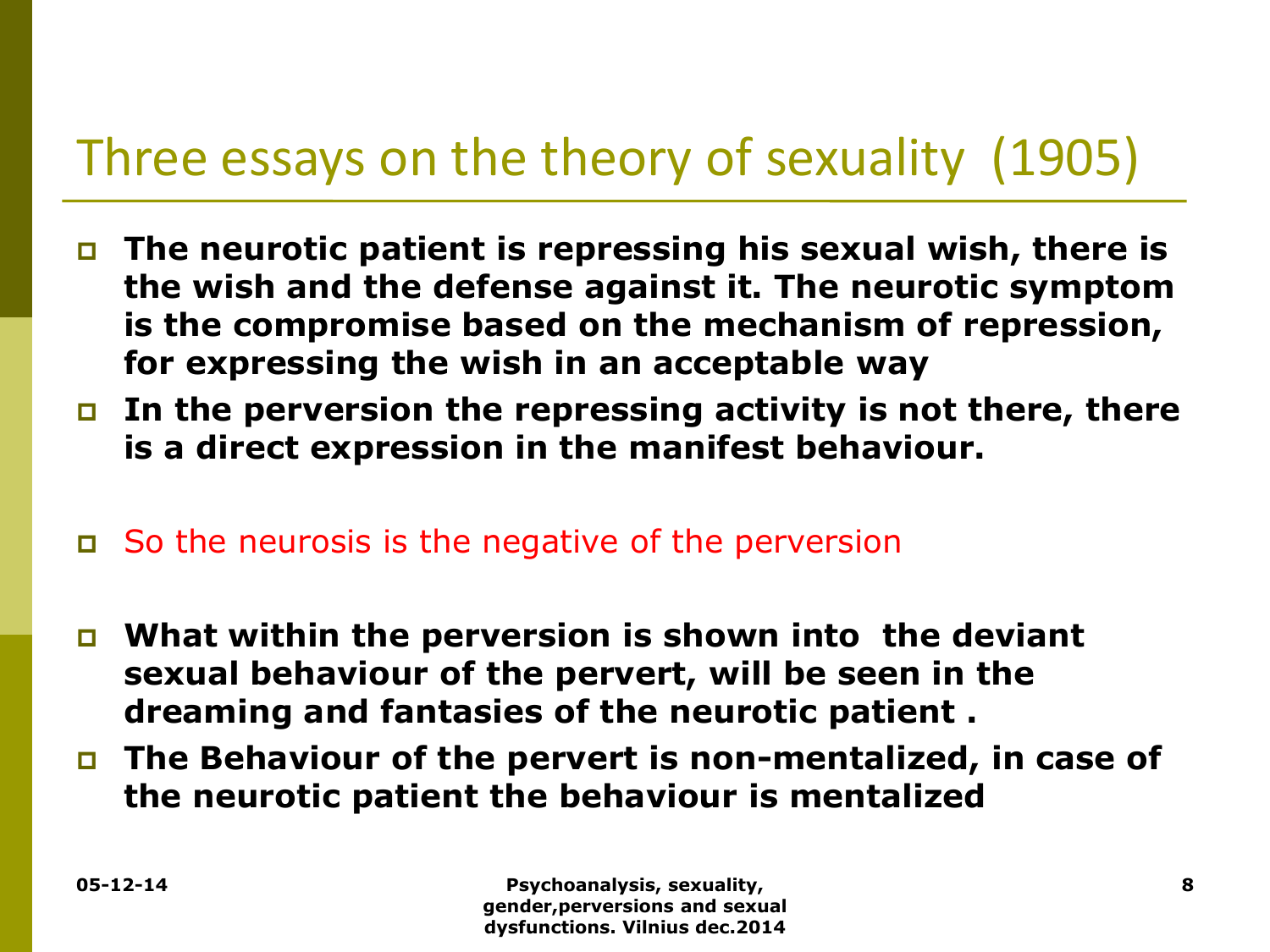#### Perversions:

- **Masturbation**
- **Homosexuality**
- **Fetisjism**
- **Sadomasochism**
- **Voyeurism**
- **Exhibitionism**

### The infant sexuality:

- **The pervert is not focused upon the sexual satisfaction by the coitus but by the satisfaction of the component drives, as it was normal during infancy. So perversion is in a way connected with the normal development.**
- **The human infant is from the beginning bi-sexual.So Freud talks about the human infant as poly-pervers**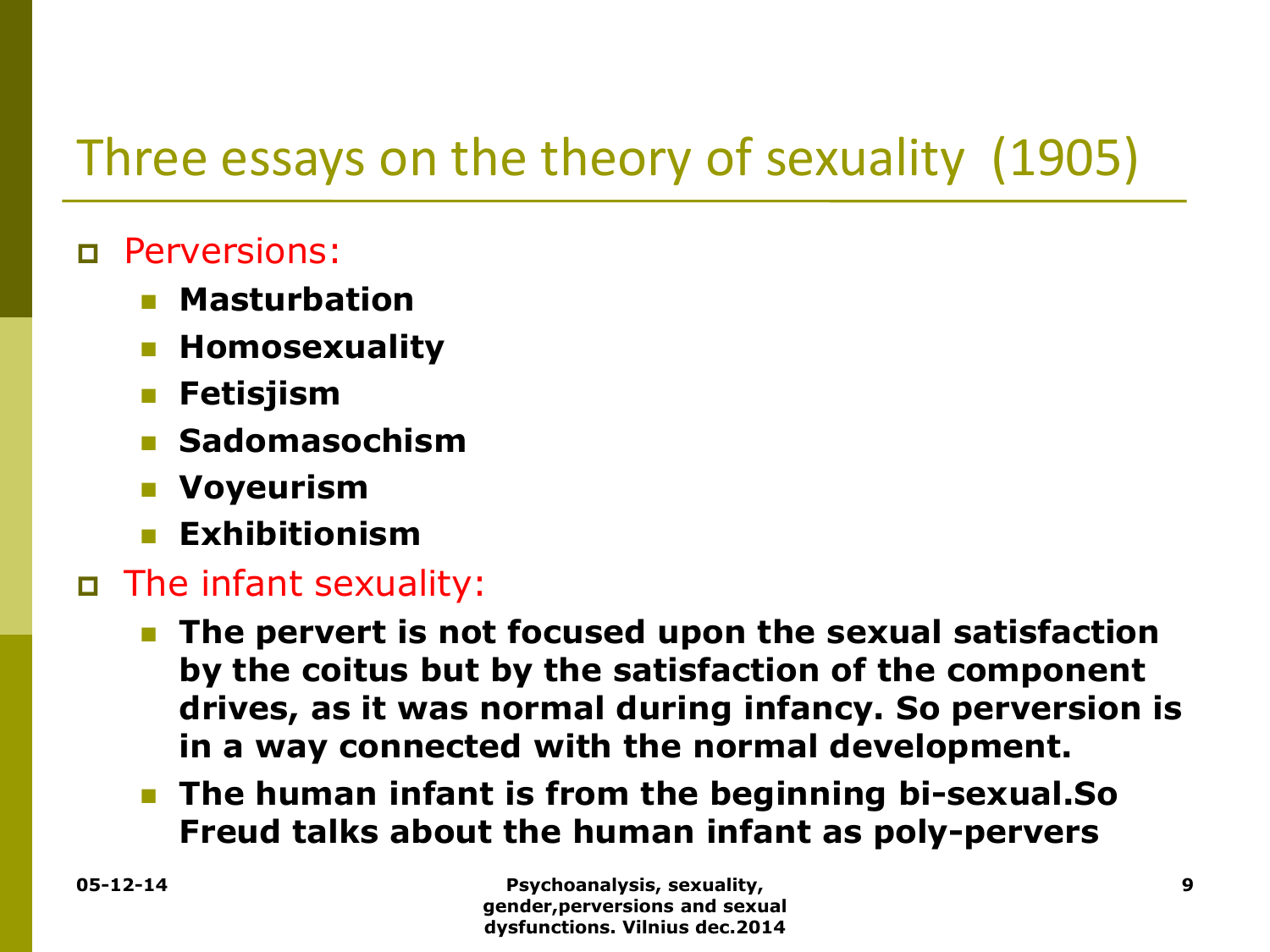- **It is about the development from the early infant (pregenital)sexuality to the genital (adult) sexuality**
- **Sexual excitement is connected to the erotogenic zones: those parts of the body on which the child can experience sexual pleasure**
- **So Freud describes the sexual development related to those erotogenic zones**
	- **Oral character**
	- **Anal character**
	- **Phallic character**
	- **Oedipal character**
	- **Genital character**
- **In the perversion it is about the** component drives **which are not (yet) integrated in the sexual drive. What was normal in infancy is not in adulthood.**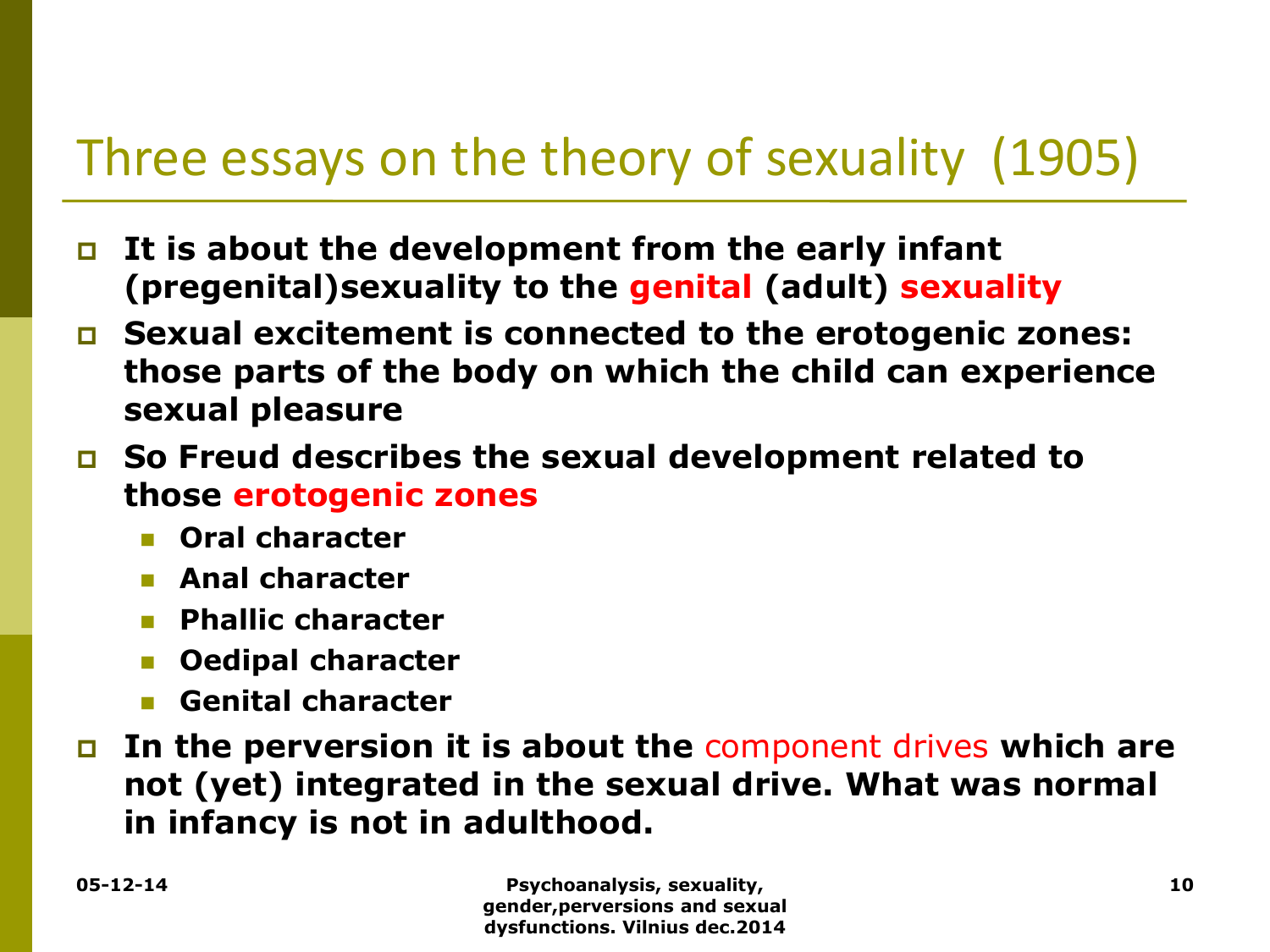#### Sexual identity was seen as related to:

- **The oedipal constellation**
- **The discovery of the differences between the sexes**
- **Castration anxiety and Penis envy**

#### Nowadays it is about the quality:

- **Of the self esteem from beginning of life,**
- **Of the exploration of the self and the other**
- **The importance of oedipal constellation is relative as is the discovery of the differences between the sexes**
- **It is more about the separation and in that sense about the loss of the mother. More about the helplessness of the child in relation to the overwhelming powerfull preoedipal mother**
- Nowadays
	- **Penis envy and castration anxiety are seen nowadays more as related to a pathological development than to the normal development**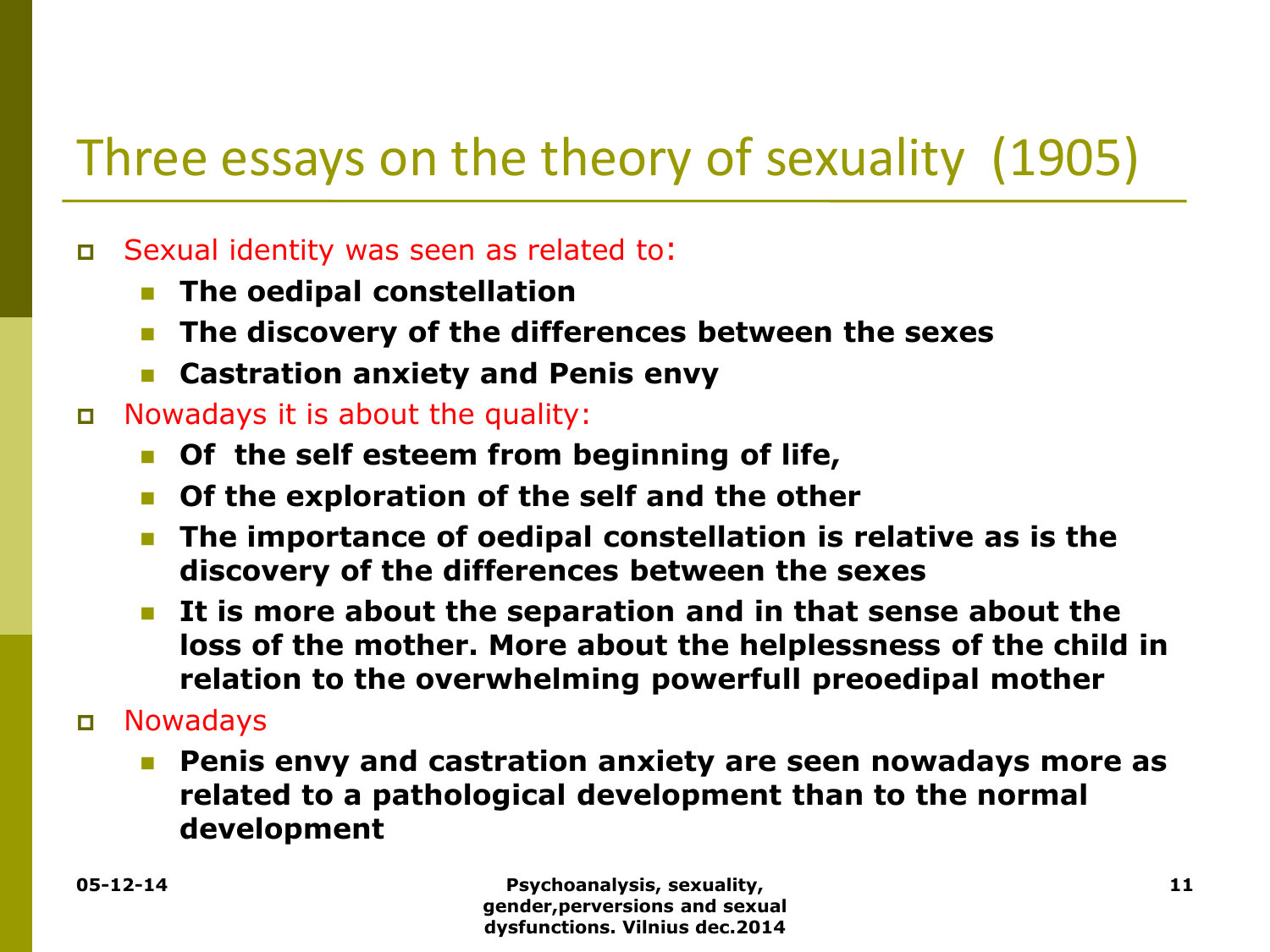Classical view

- **The classical idea about perversions is related to the drive model, the reduction of drives and the dominance of the oedipal conflict.**
- **The development of (sexual) identity is in Freud's view related to the discovery of the differences between both sexes in the fallic/oedipal period.**
- **Female sexuality is traditionally seen as minus variation of the masculine sexuality.**
- **Masturbation and Homosexuality was seen as a perversion**

**05-12-14 Psychoanalysis, sexuality, 12 gender,perversions and sexual dysfunctions. Vilnius dec.2014**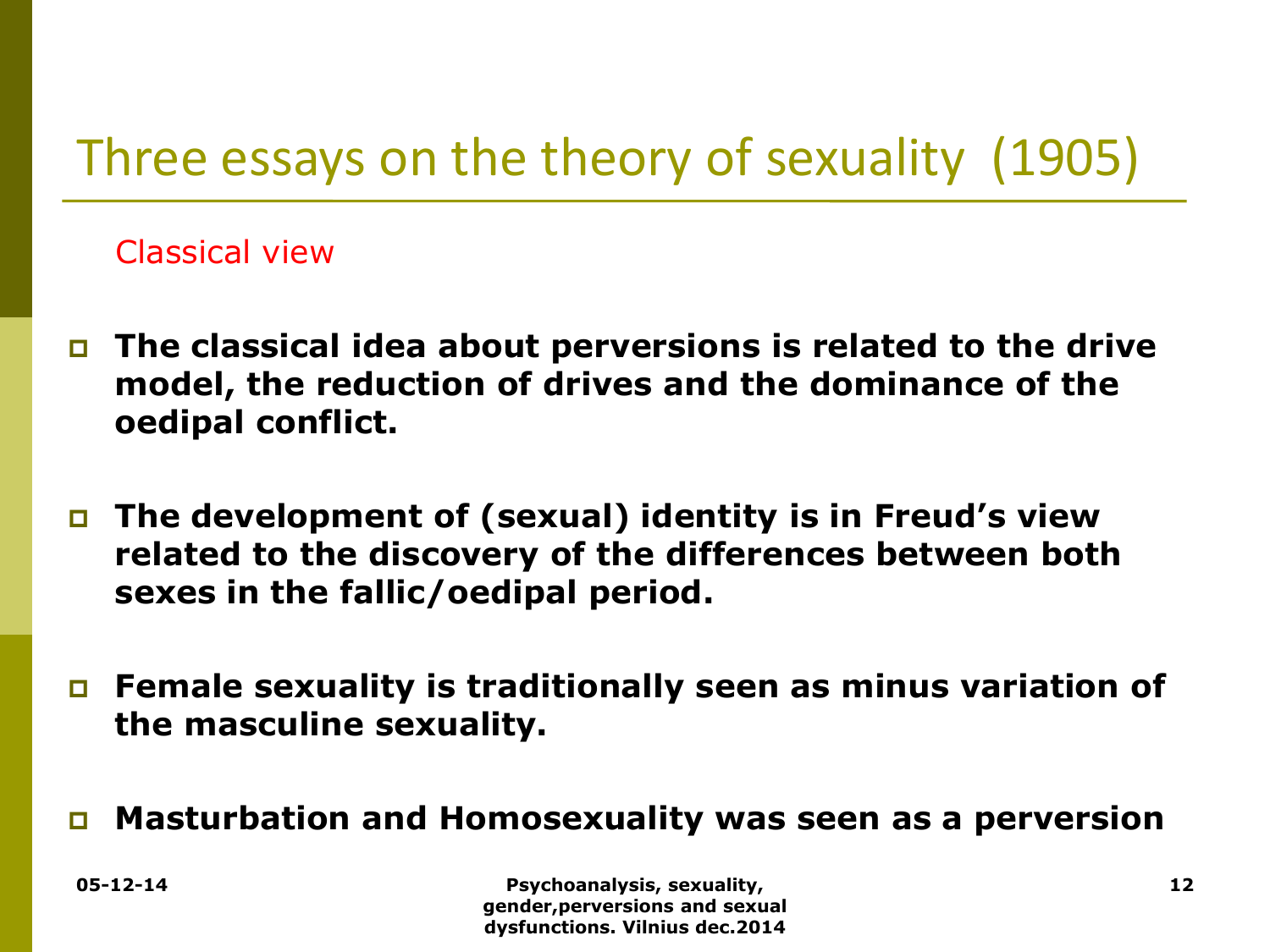#### Nowadays

- **When we think about drives we think about our drive for objectrelations.**
- **The development of identity starts at the beginning of development. The discovery of the differences of both sexes is no longer seen as primarily but as secondary.**
- **It is about: body sensations, bodily ego and sexual(gender) identity (Lasky 2000)**
- **Male/Female sexuality are not discrete features, it is more a continuum**
- **The classical freudian view is seen as a defense act to avoid the helplessness of the child related to the separation of the mother (Horney 1926;Chasseguet-Smirgel 1970)**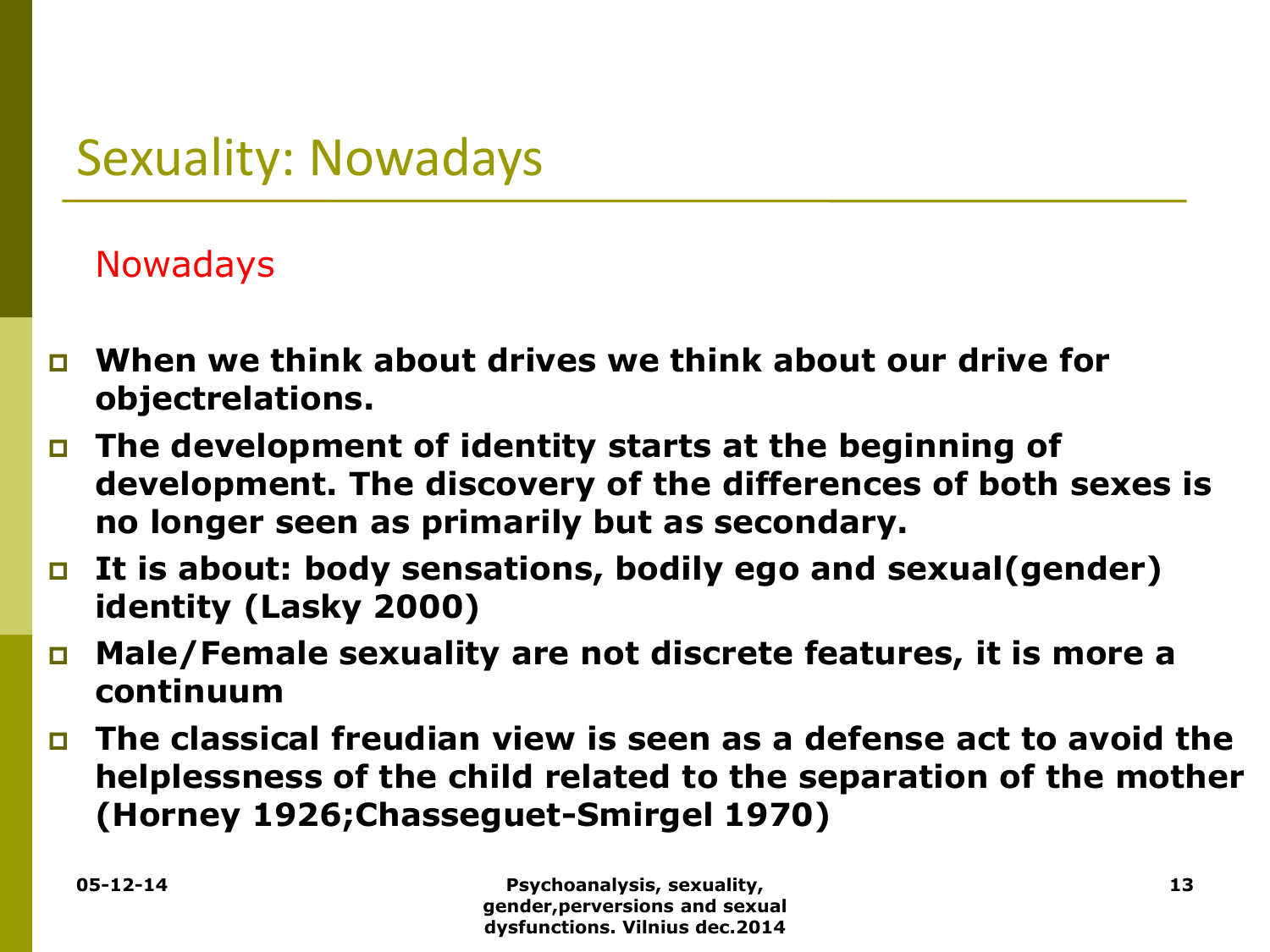#### Nowadays

- **It is more about the quality of the interpersonal functioning than on the primacy of heterosexuality**
- **Homosexuality and masturbation are not seen as perversions any longer**
- **Or as Blatt says there are two drives** 
	- **the drive for relatedness/inter personal functioning**
	- **autonomy/self-agency**
- **When we think about pathological behaviour we think that over within the frame of the inter personal functioning and self agency. That makes our thinking about perversions nowadays completely different**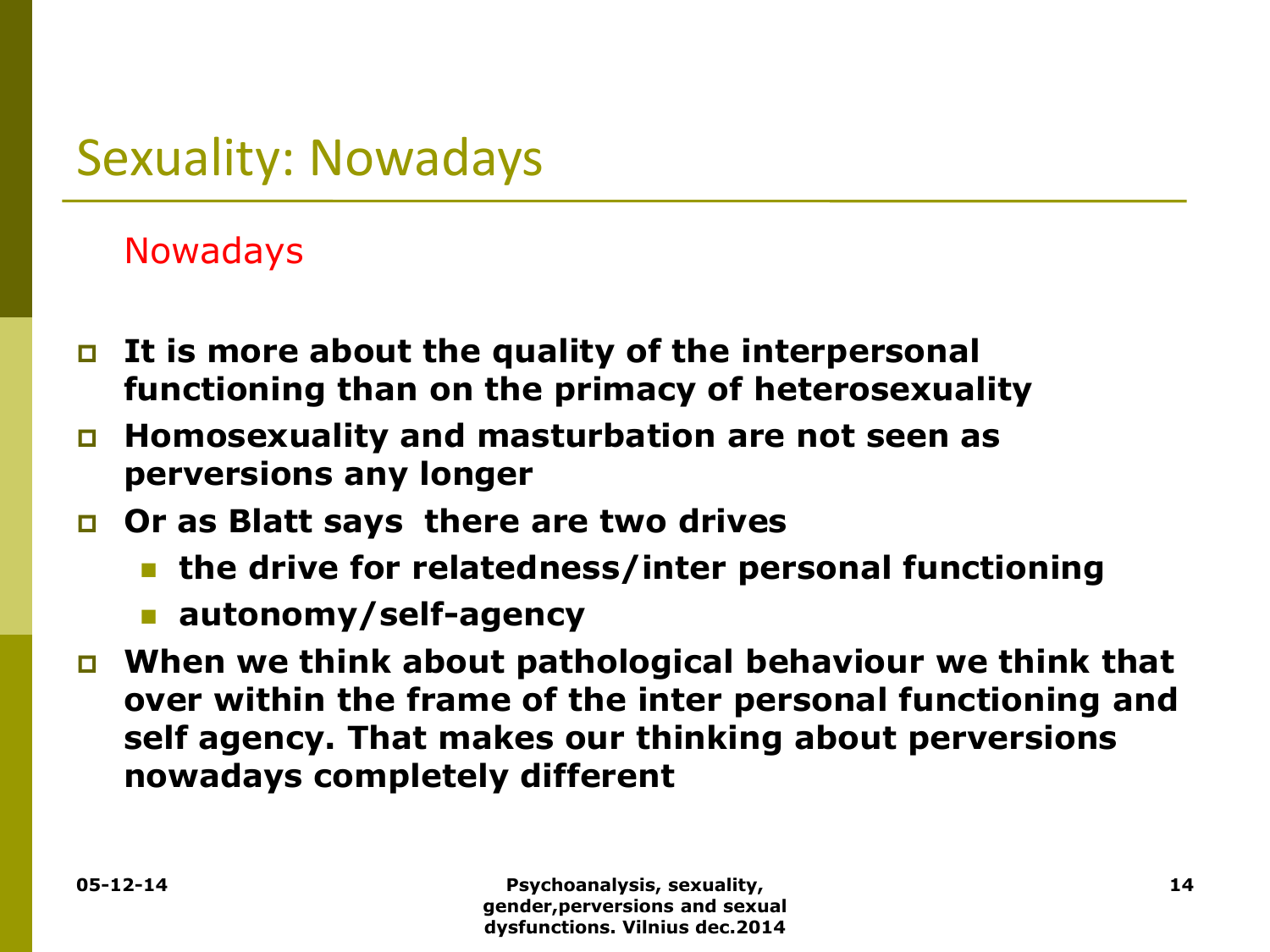#### Object relations

- **Privilege the early active primacy of the mother in shaping the child's subjectivity**
- **Grounding gender in processes of attachment and identification with the mother**
- **And implicating gender in mechanisms of separationindividuation from the mother**
- **Oedipal relations are still considered as crucial to the psychic construction of masculinity and femininety but they are now regarded as superimposed on the earlier processes of gender formation, that Freud did not recognize**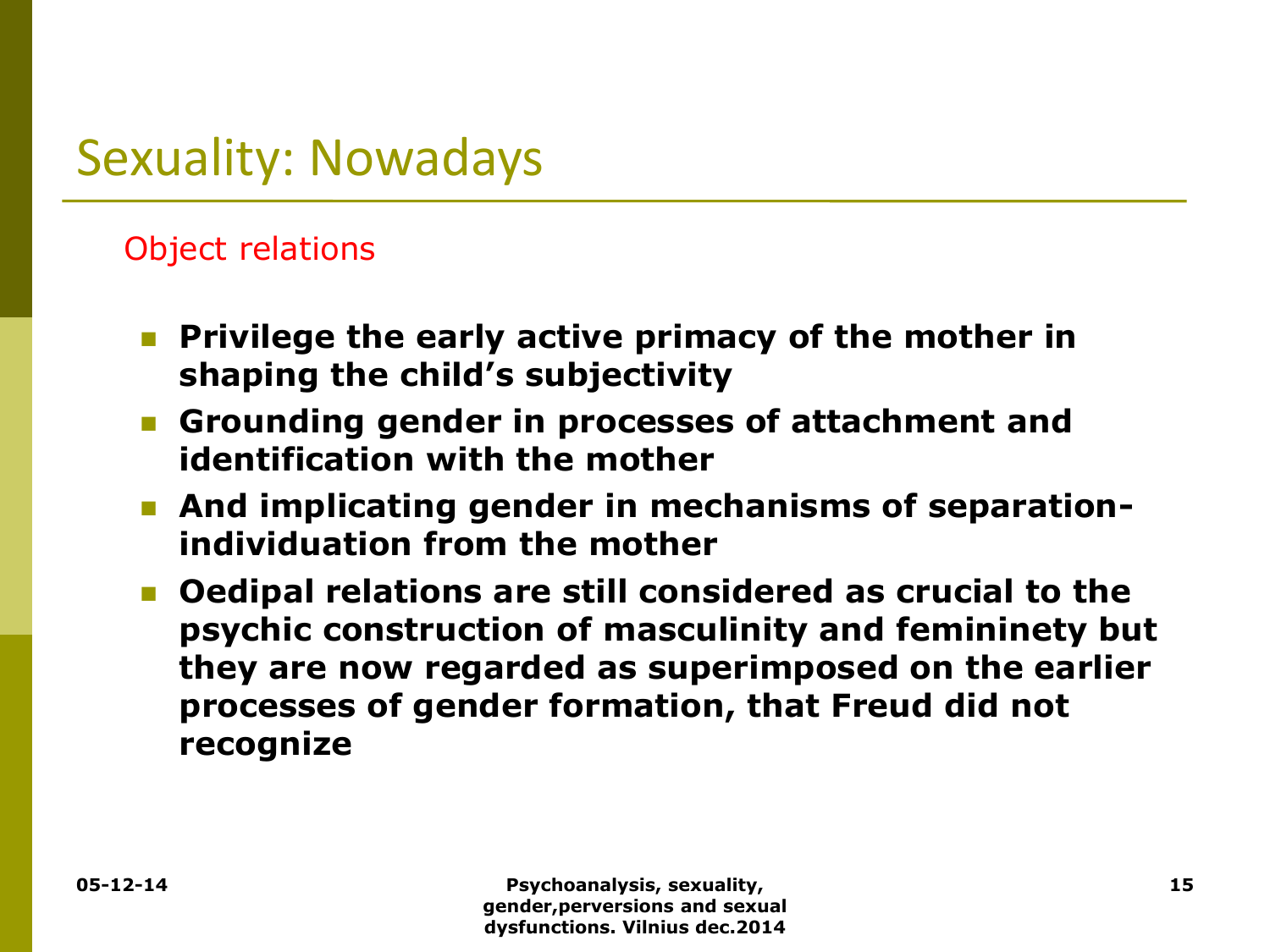Attachment, separation and individuation

- **The child's rudimentary sense of gender shapes the experience of genital awareness and the personal meaning of sexual difference and not that genital experience creates gender (Person & Ovesey 1983)**
	- **Core gender: self designation as male or female is cognitively and experiential constructed in confirmity with sex assigment and rearing**
	- **Gender role identity: the self evaluation of one's maleness or femaleness is a psychological achievement: Iam masculine or feminine. It is not a pure proces of identification it is related to the proces of separation-individuation**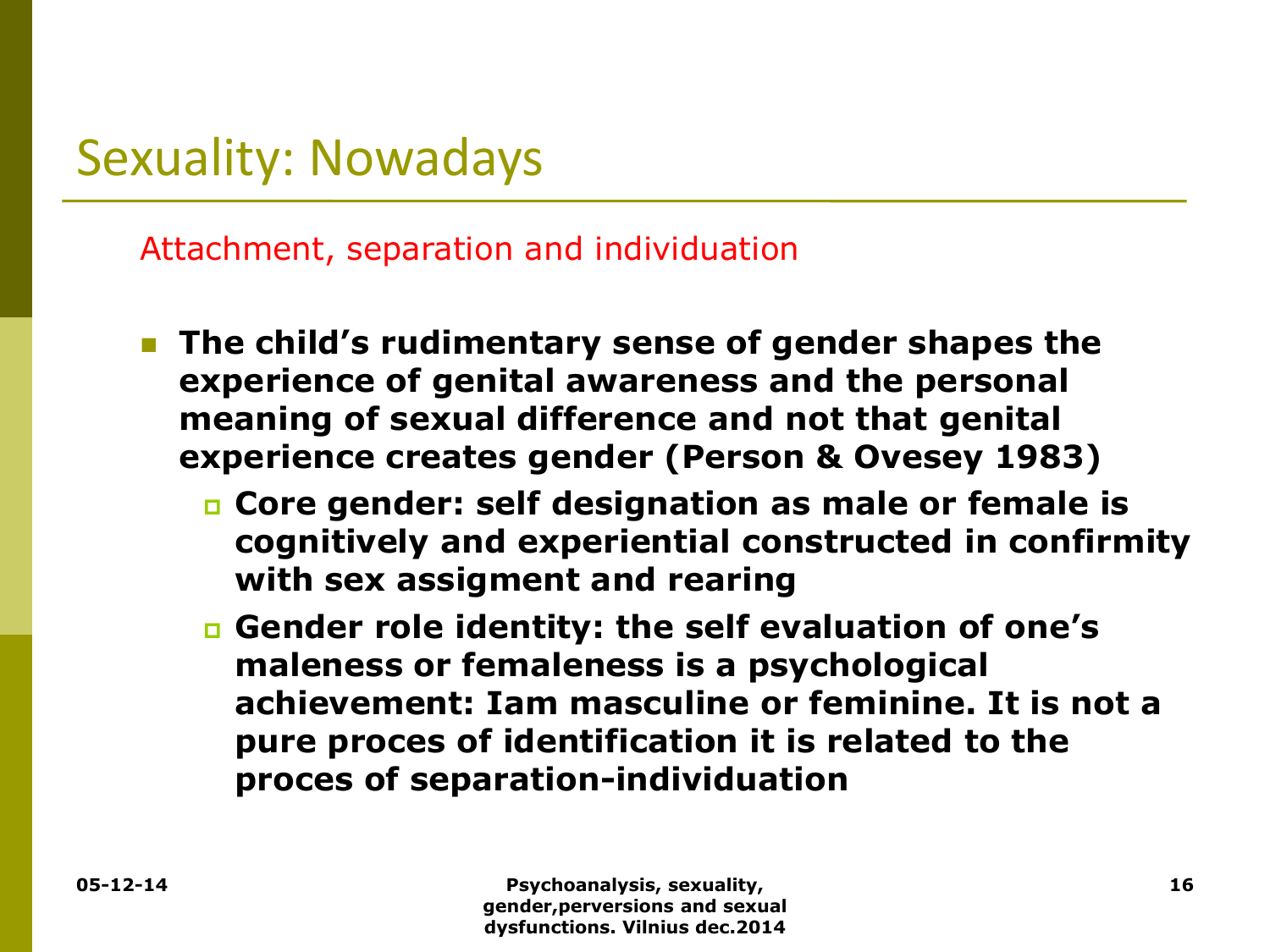- **Femininity is prior to masculinity, so masculinity is the second more precarious sex (Stoller 1968)**
- **Protofemininity for girls and boys (Stoller 1968)**
- **Woman is born Man is made (Person 1999)**
- **Daughters can represents their fathers disclaimed feminine identifications**
- **Gender is a dyadic process and interpersonal matrix**
- **Gender is not a rigid category but it is related to the open or rigid way it is used in the individual mind or family**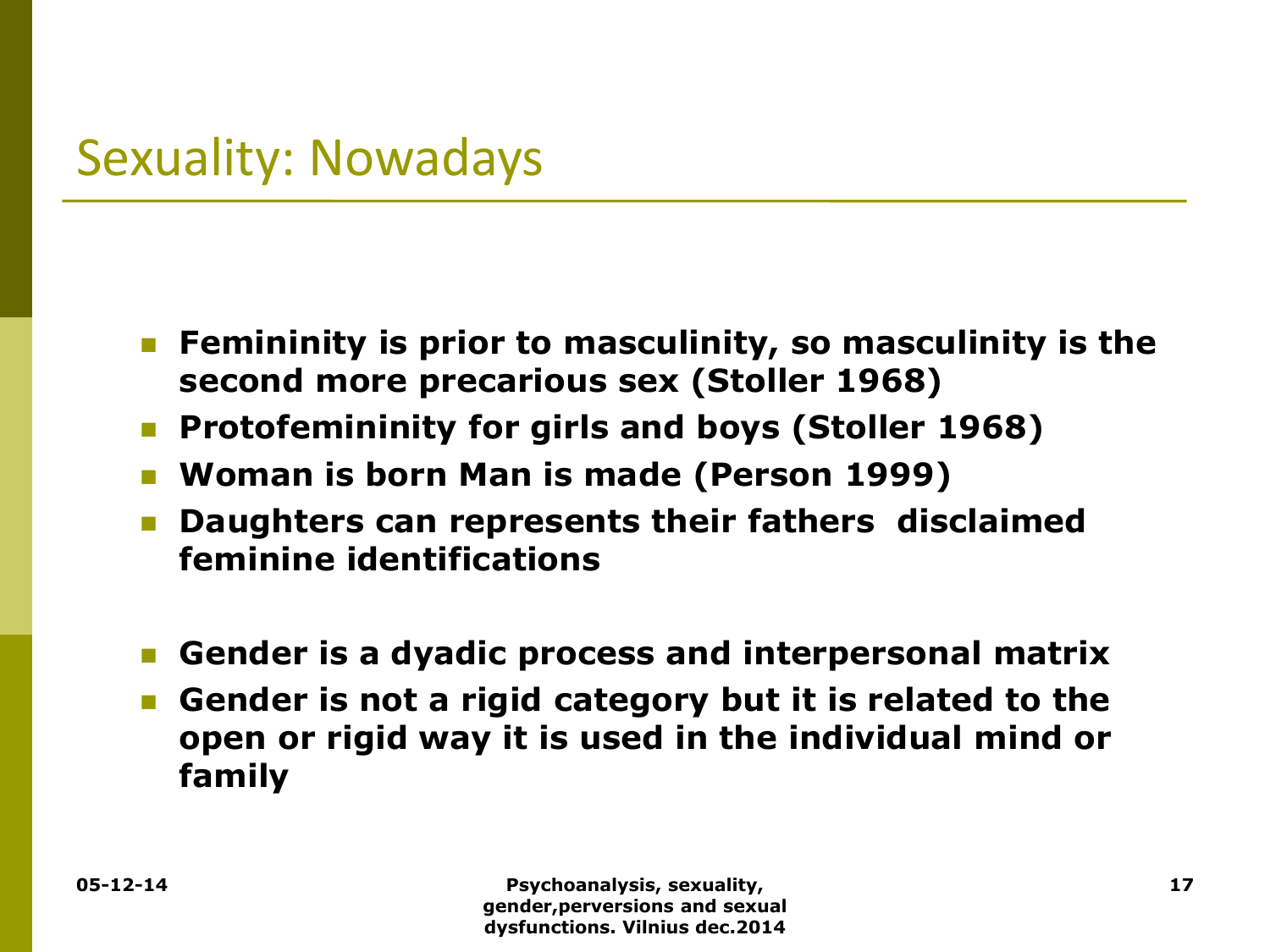### Laplanche **(1973, 1999)**

- **Was studying psychoanalysis by using the psychoanalytic method**
- **Repressed sexuality**
- **E** General theory of seduction
- **The unconscious = sexuality**
- **The sexual desire is related to the primary relation with the maternal object**
- **Related to Ferenzci: "the confusion of tongues"**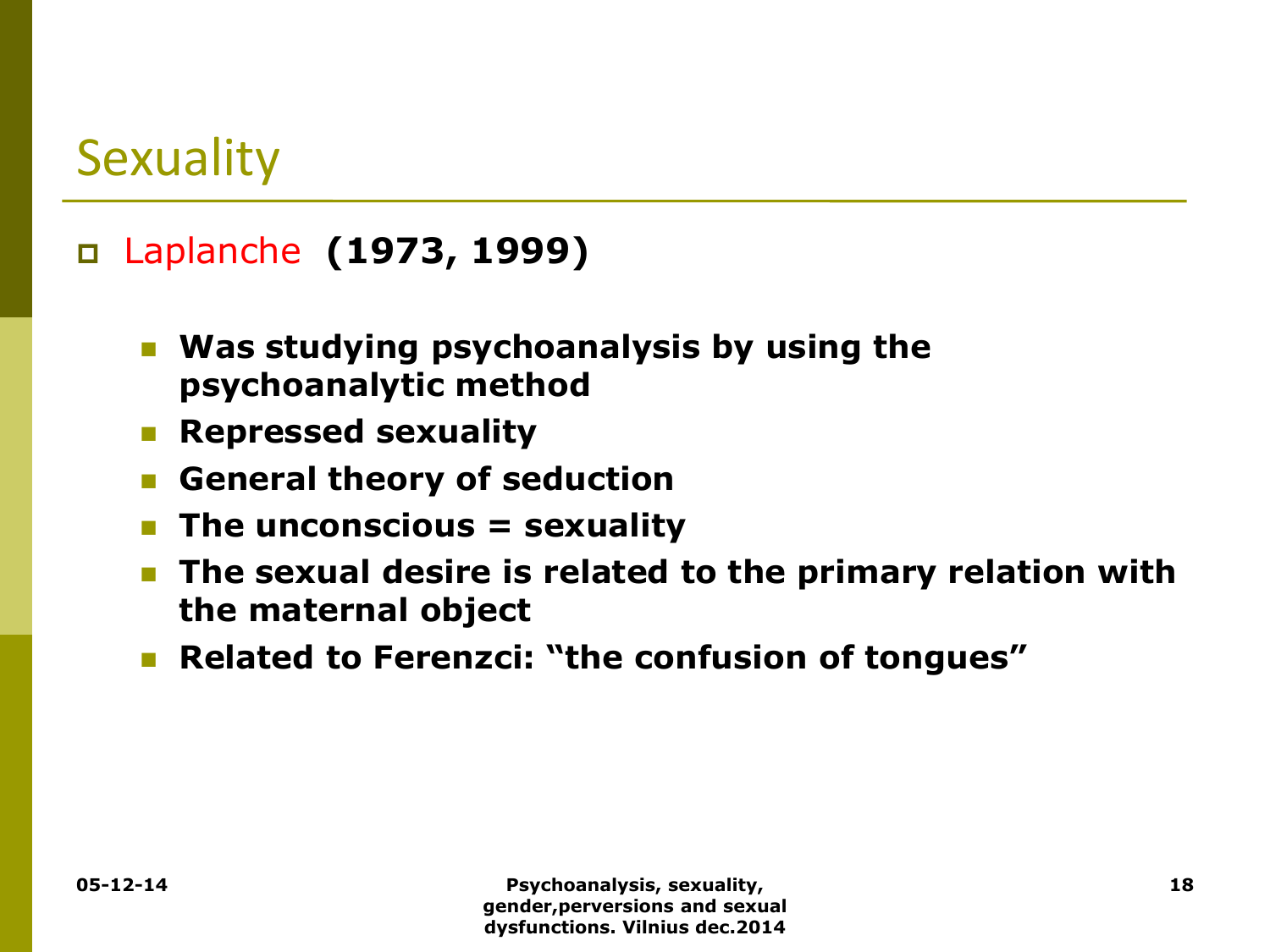- **The sexual desire can not be totally put into words: it goes beyond words**
- **Mother is the first object that brings the child into excitement. But mother is also the lover of te father → failing as an available object for the child. So the exciting desire is not gratified but frustrated → there comes the desire for the lost perfect object which never will be reached. So the wish will always be there, it penetrates human sexuality.**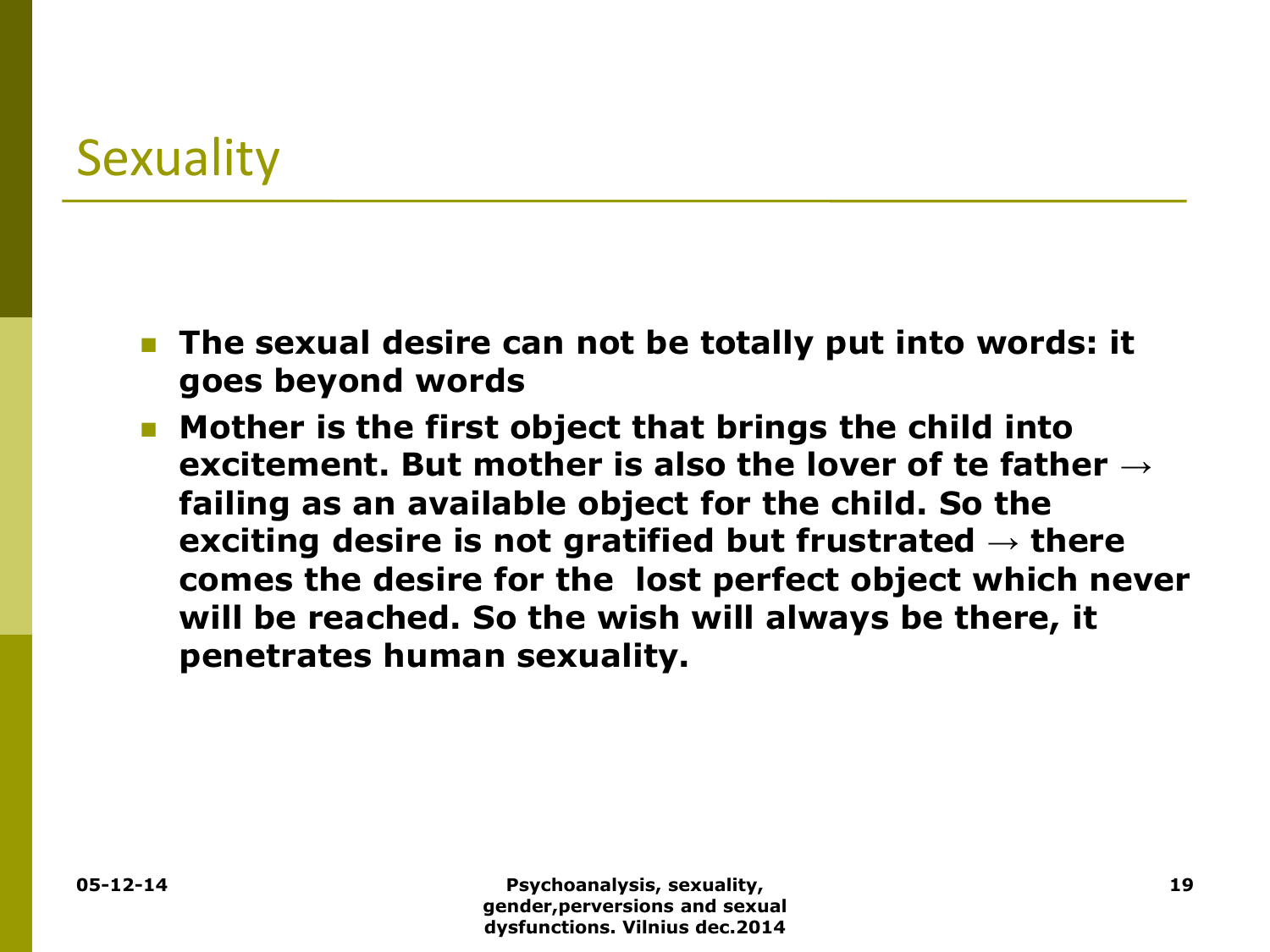### Fonagy **(2008)**

- **The primary objectrelational experiences of the little child**
- **In the beginning the soma is the self later comes the step to the psychological self**
- **Mental functioning is rooted in somatic experiences**
- **It is about the transformation of primary to secundary/mental representations, it all starts with sensomotoric sensations stored in the non consciousness**
- **That transformation askes for adequate mirorring, by safe and sensitive primary objects.**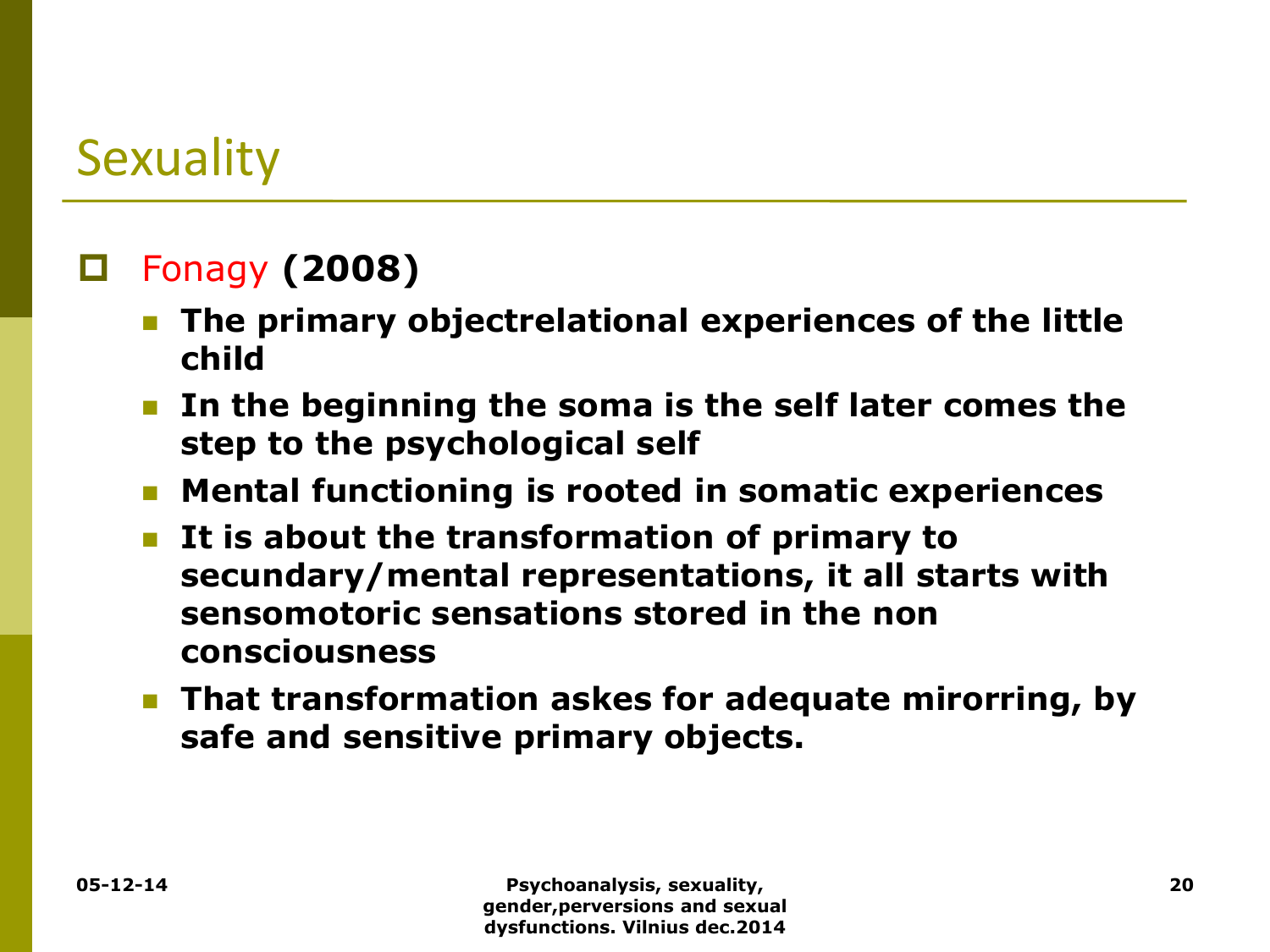**(Infantile) sexual excitement stems from the period before mentalizing. So it cannot be represented/mirorred by the parents to the child in an adequate way, and so it cannot be taken in into a self which is experienced as congruent. In a way sexual desire is experienced as "strange"and should be projected into the other. That is why sexual desire is experienced in the other and by that it can be experienced as together with the other.**

#### Fairbairn (1954)

- **Libido,sexuality is not an impersonal force; rather it is personal,seeking not discharge but object → object seeking libido.**
- **Libido/sexuality is a two person phenomenon. It is** interpersonal and intrapsyhic

**05-12-14 Psychoanalysis, sexuality, 21 gender,perversions and sexual dysfunctions. Vilnius dec.2014**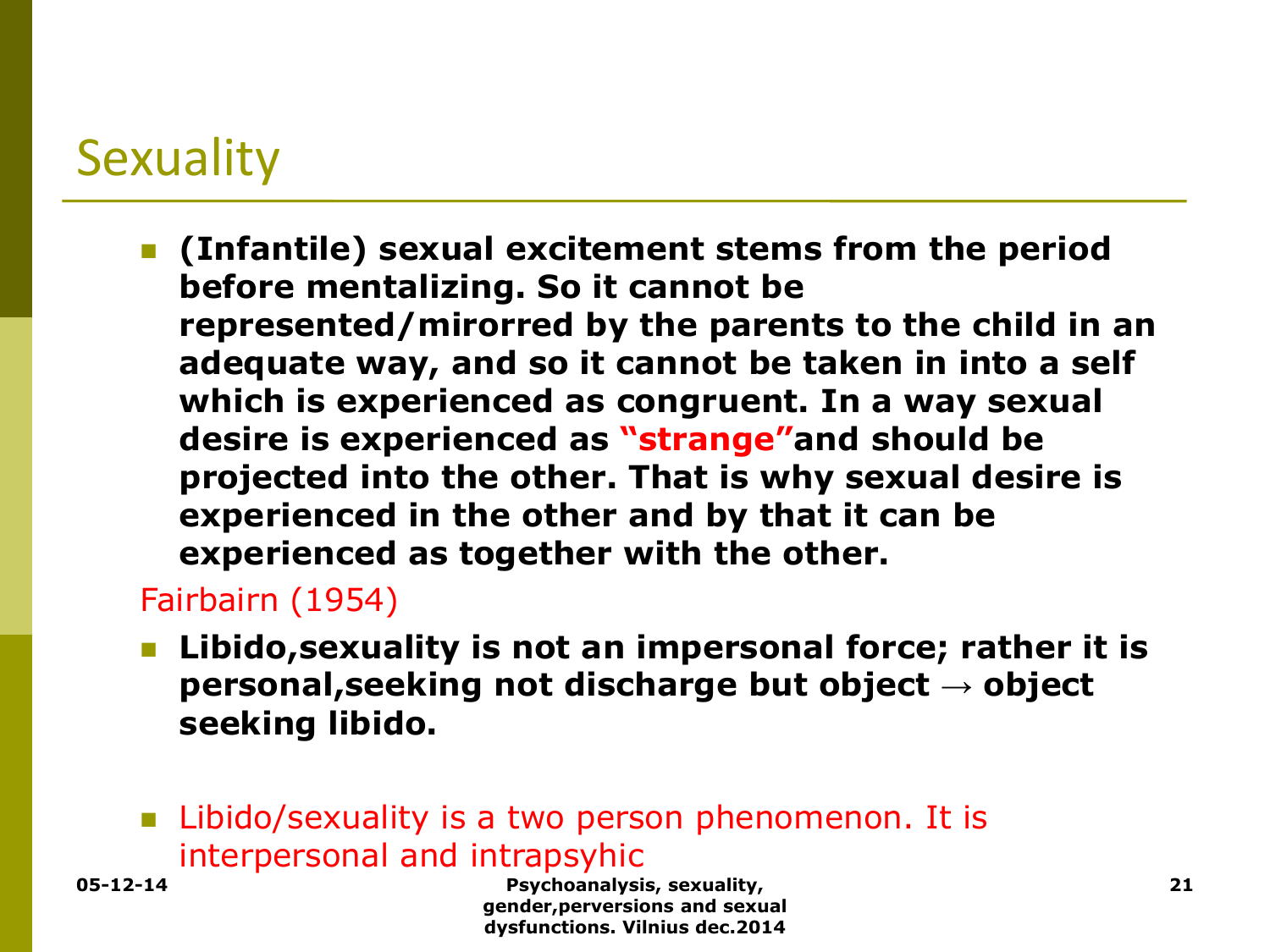### Sexual dysfunctions, gender dysphory and perversions

- **In paraphilic disorders, sexual dysfunctions and gender dysphory,the Actual neurosis is dominant above the Psychoneurosis.**
- **The step from somatic to psychological self is not (yet) made.**
- **Because of the level of development or by pathological reasons**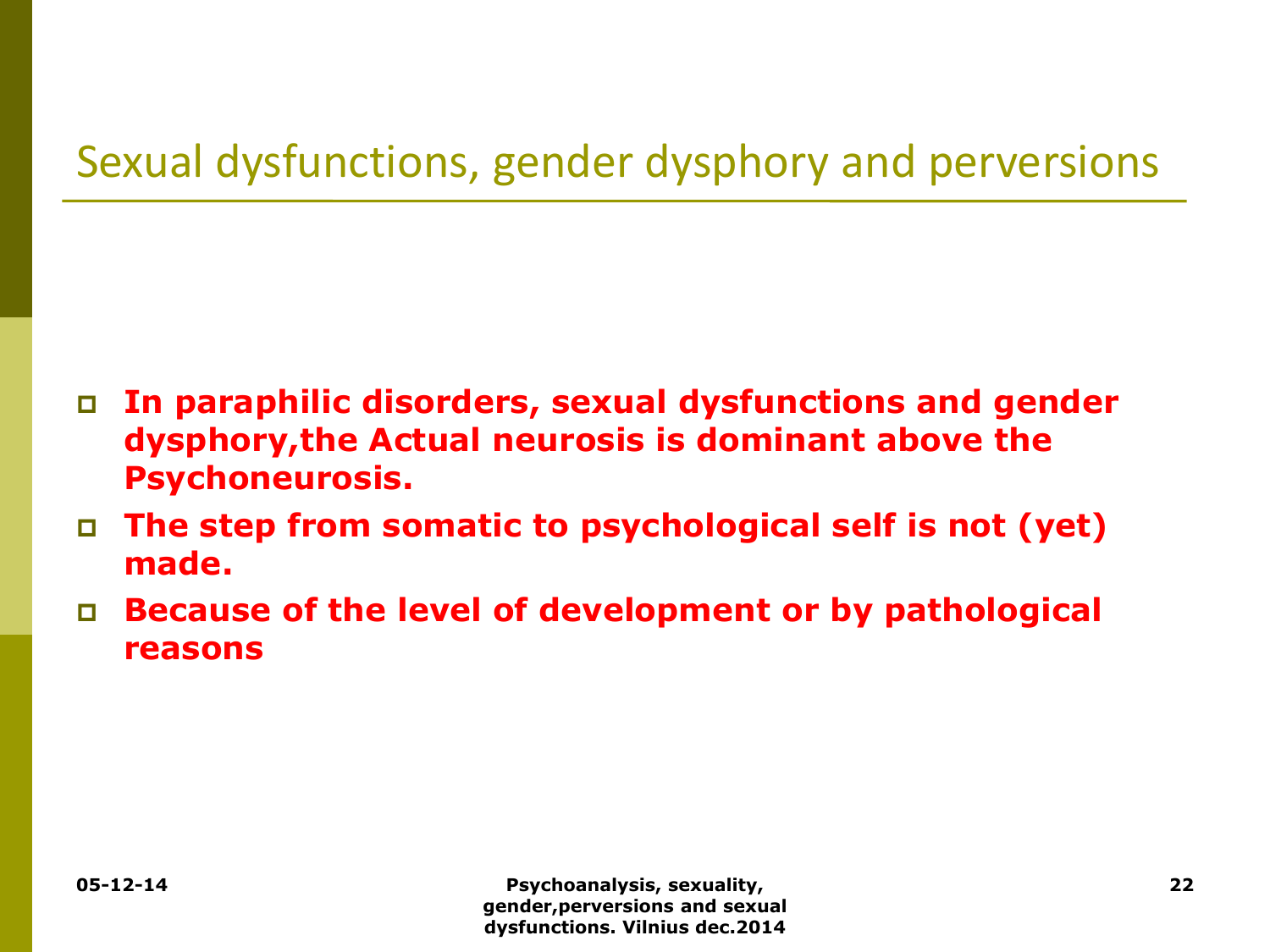### Sexual dysfunctions, gender dysphory and perversions

#### K. Horney (1926)

 **The paternalistic view of classical freudian thinking is seen as a defense against the separation of the mother**

#### McDougall (1986)

- **Perversive fantasies/acting are there in adult sexual behavior**
- **It is not experienced as forcefull, when it is then we talk about a perversion: about consent**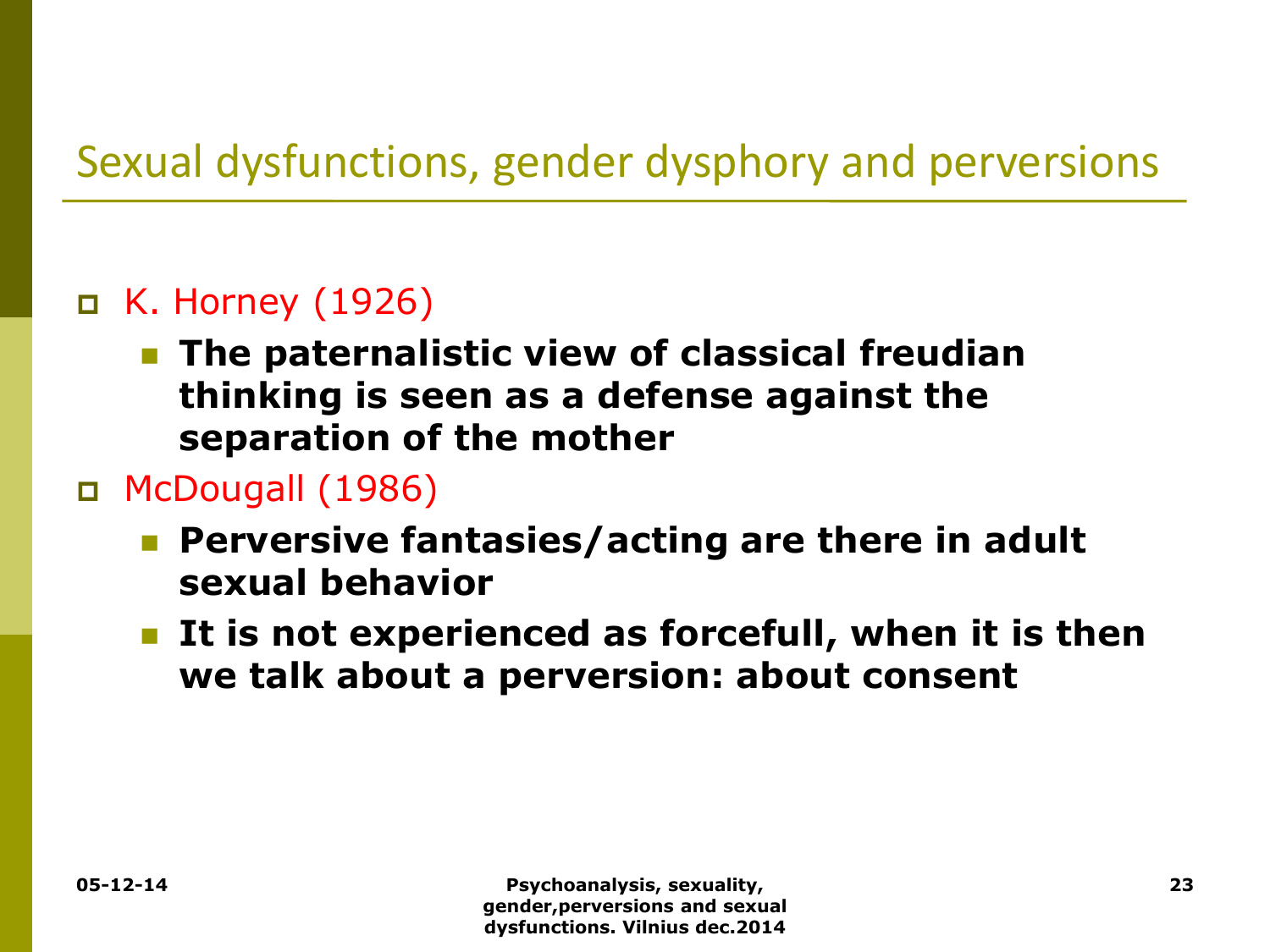### Perversions

#### Stoller (1976;1985)

- **Perversion is related to cruelty and humiliation**
- **It is about revenge related to the trauma in childhood**
- **Perversion is related to intimacy**
- **Example 1 Sexual behavior used to avoid a longstanding intimate relation**
- **So a longstanding intimate relation is never a perversive one**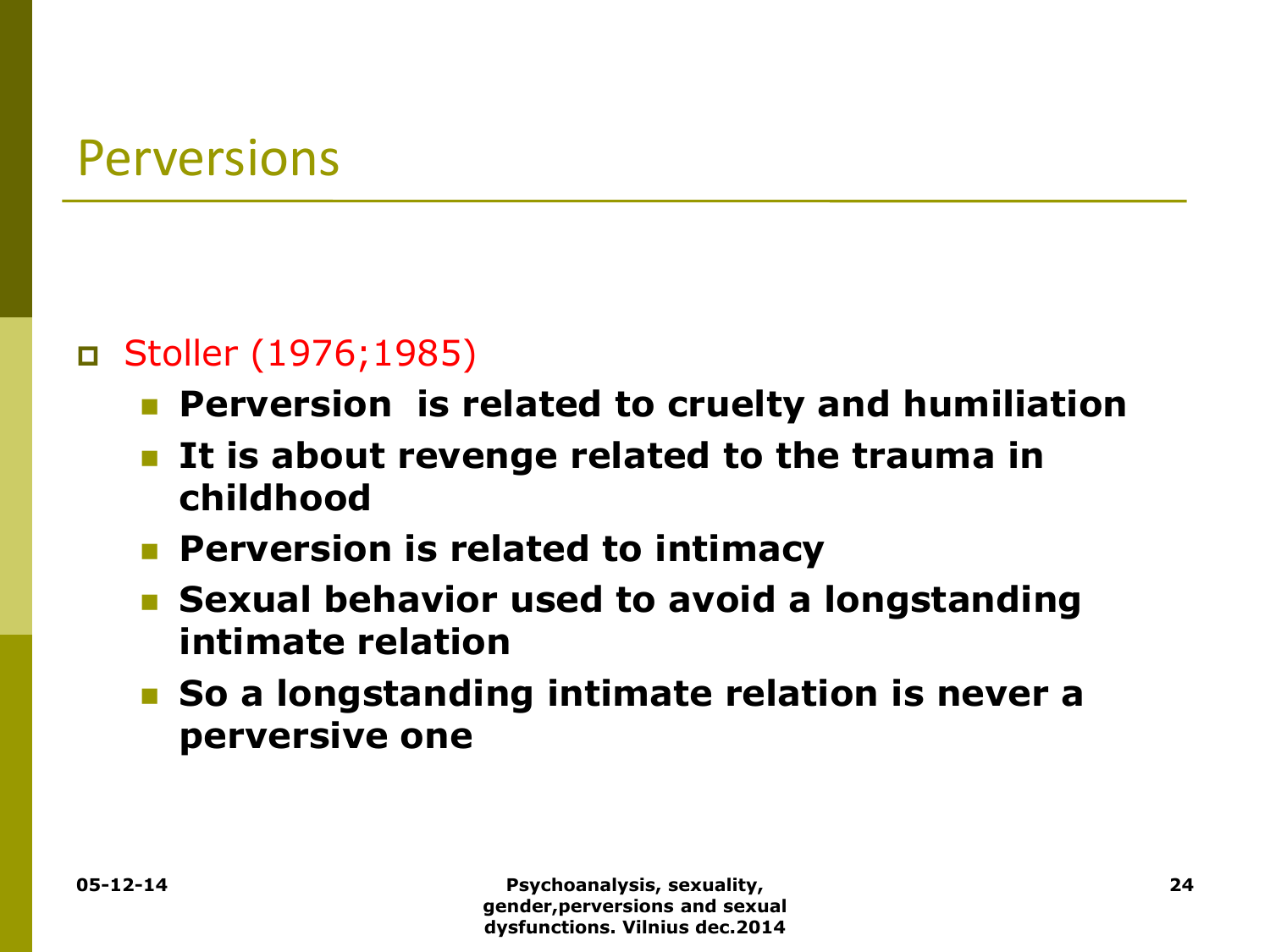### Perversions

### Kohut (1971,1977)

 **Perversion is related to the absence of a safe attachment object**

#### Chasseguet-Smirgel (1974)

- **Boundary violation by the early mother**
- **Seductive mother.The father is absent**

#### Khan (1979)

- **The pervert tries to compensate the deficiencies of the early mother to create a new balance**
- **By creating idealized fantasies the child tries to compensate the failing of the mother**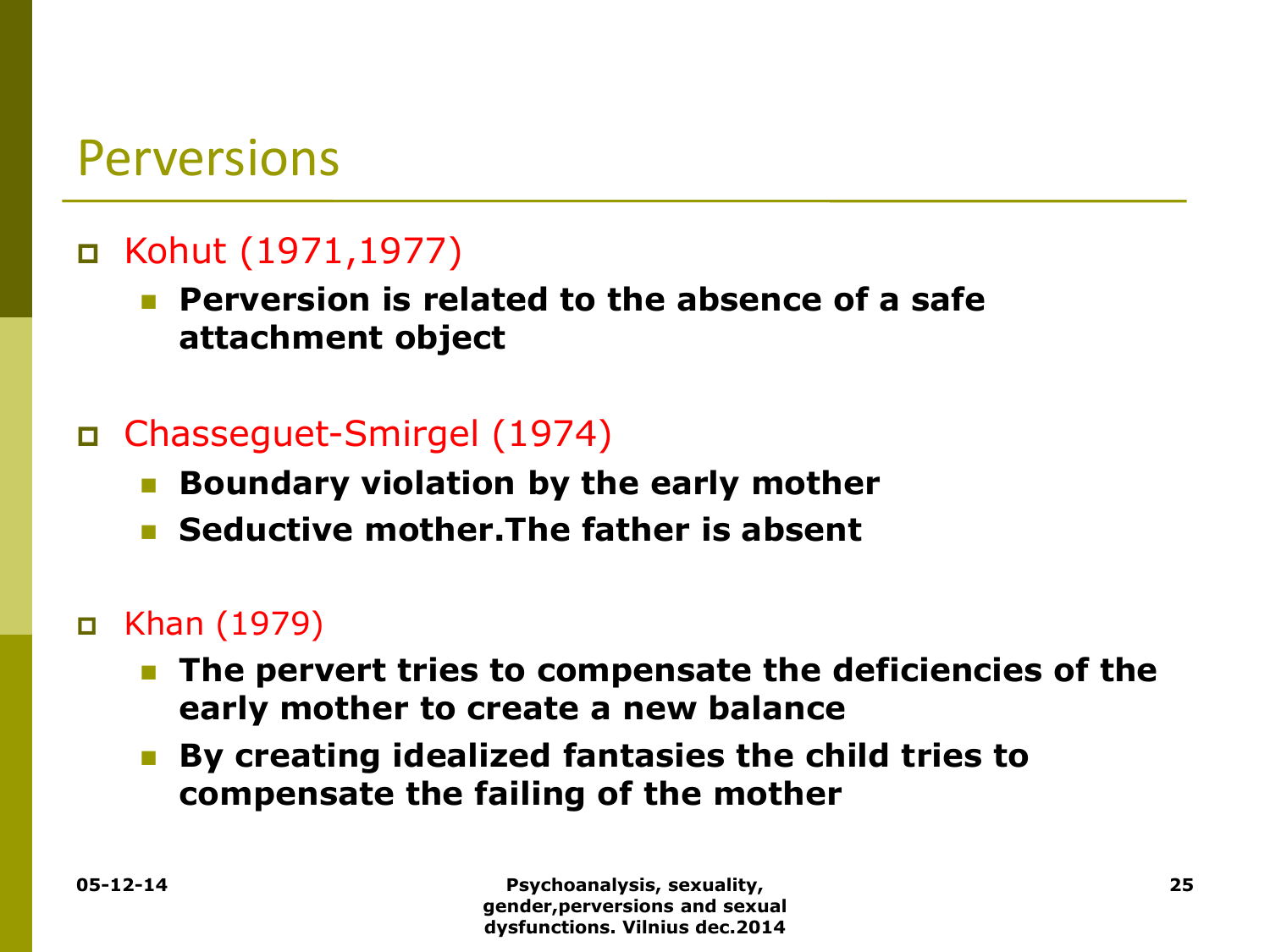# Freud, S. (1911). Formulations of the two principles of mental functioning*.*

- **There are two different principles for mental functioning**
- **1. taking into account of the reality principle**
- **2. Functioning according to the pleasure principle**

### Disavowal of reality

### **One system loaded with the pleasure principle the other with the anxiety for punishment**

 $\rightarrow$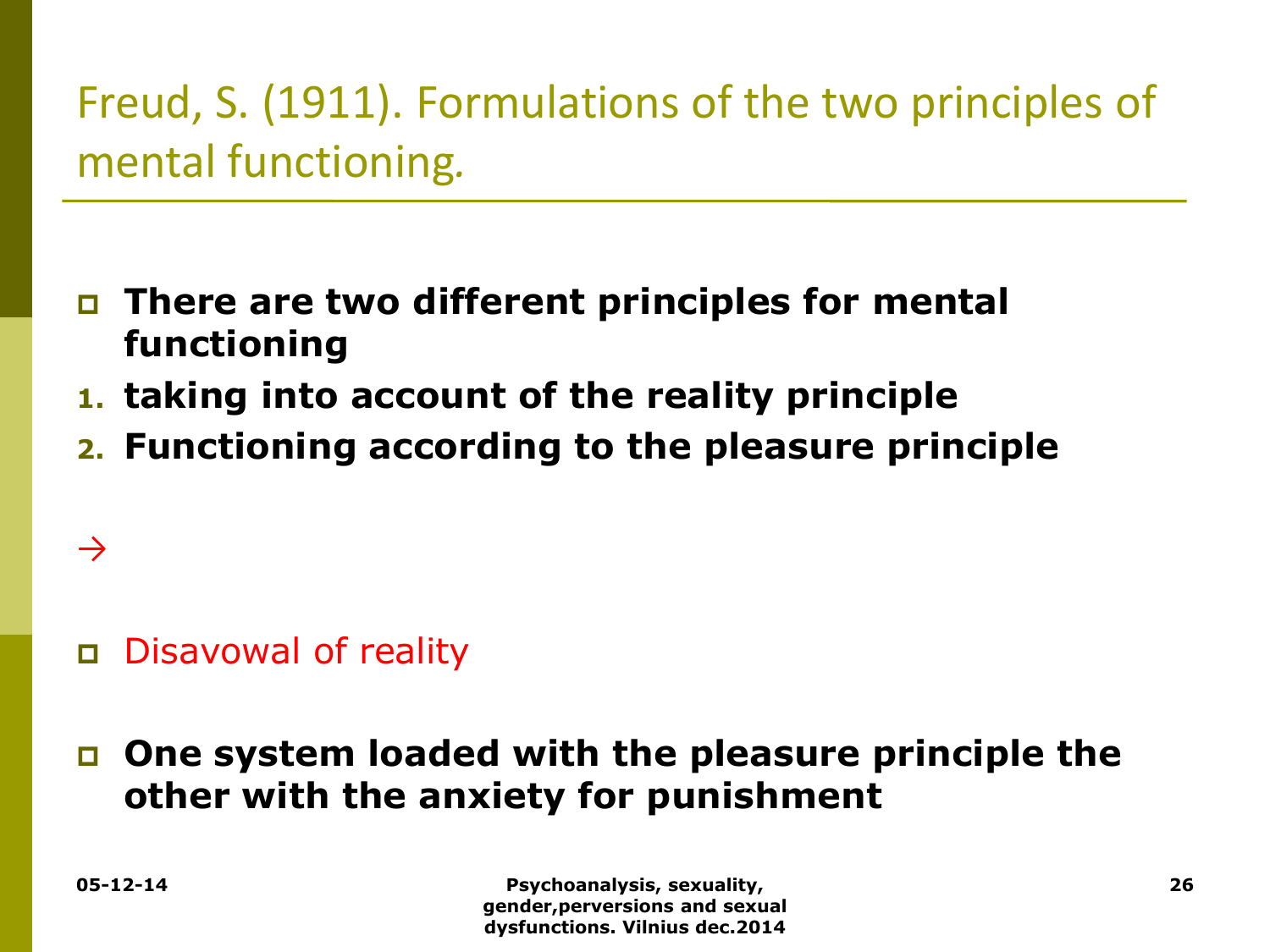### Disavowal

- **The main mechanism in perversions**
- **Related to denial**
- **Provokes the process of splitting**
- **The right hand doesn't know what the left hand is doing**
- **You know and at the same time you don't know**
- **It is about two different things, one is excluding the other**
- **In perversions the disavowal is partial, in psychosis it is total and there is no symbolizing**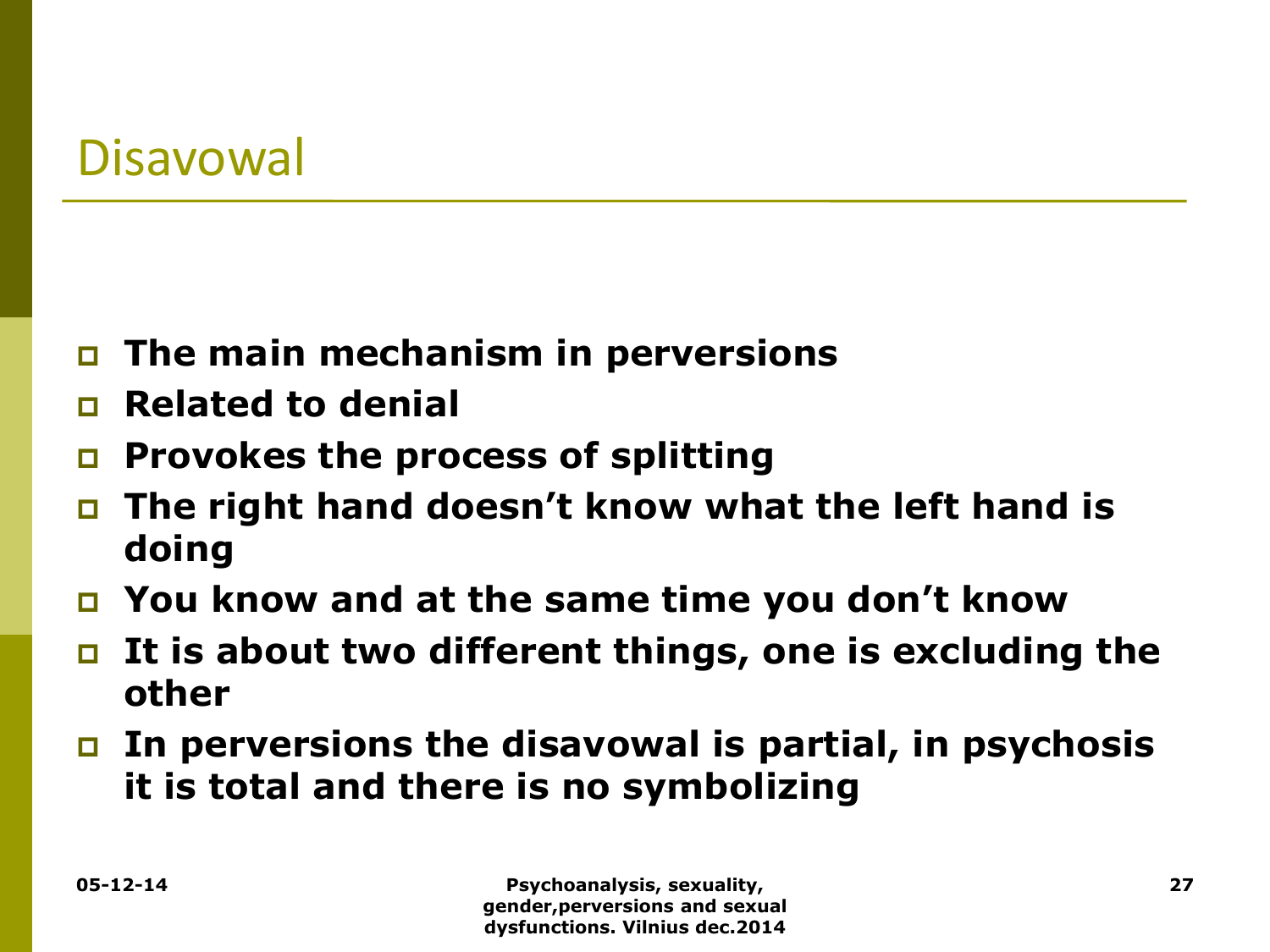# Conclusion

- **The perversion is an attempt to compensate early deficits, the deficiency of safety by creating an object relation which is not a mutual one, and not a relation at the level of take and give.**
- **It is based on power, exploitation and it does't see the other person in its own rights**
- **It is a problem in the area of self object differentiation**
- **There is a failure in mentalizing,fantasizing and symbolizing**
- **No triangulation**
- **No take and give relations**
- **No transitional space**
- **Disavowal of reality**

**Patients with a borderline or a neurotic personality organisation Depending to the Psychoanalysis, sexuality, CONSUMERS 28 DESCRIPTION CONSUMERS Propose 28 Propose 28 gender,perversions and sexual dysfunctions. Vilnius dec.2014**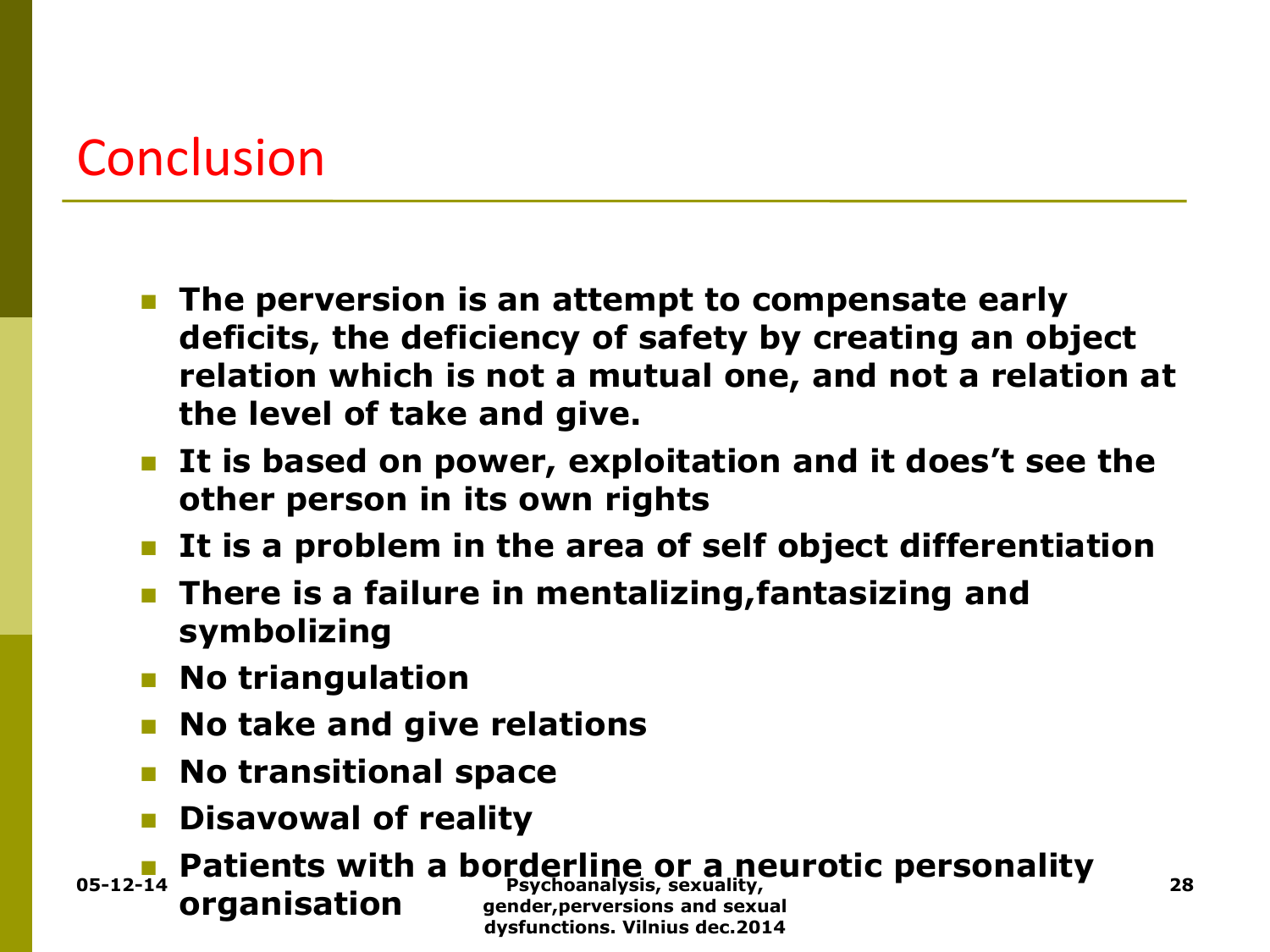# Exhibitionism, voyeurism

- **Exhibitionism is about showing their genitals to strange women or children**
- **The exhibitionst tries to cope with his castration anxiety.**
- **By terrifying the other he restores the balance in himself**
- **The ritual has to be repetited there is no working through**
- **The exhibitionst tries to transform the early trauma into a triomph**
- **The exhibitionist is violating the privacy of the other**
- **Exhibitionsm and voyeurism are in a way related it is in both cases related to looking and being looked after.**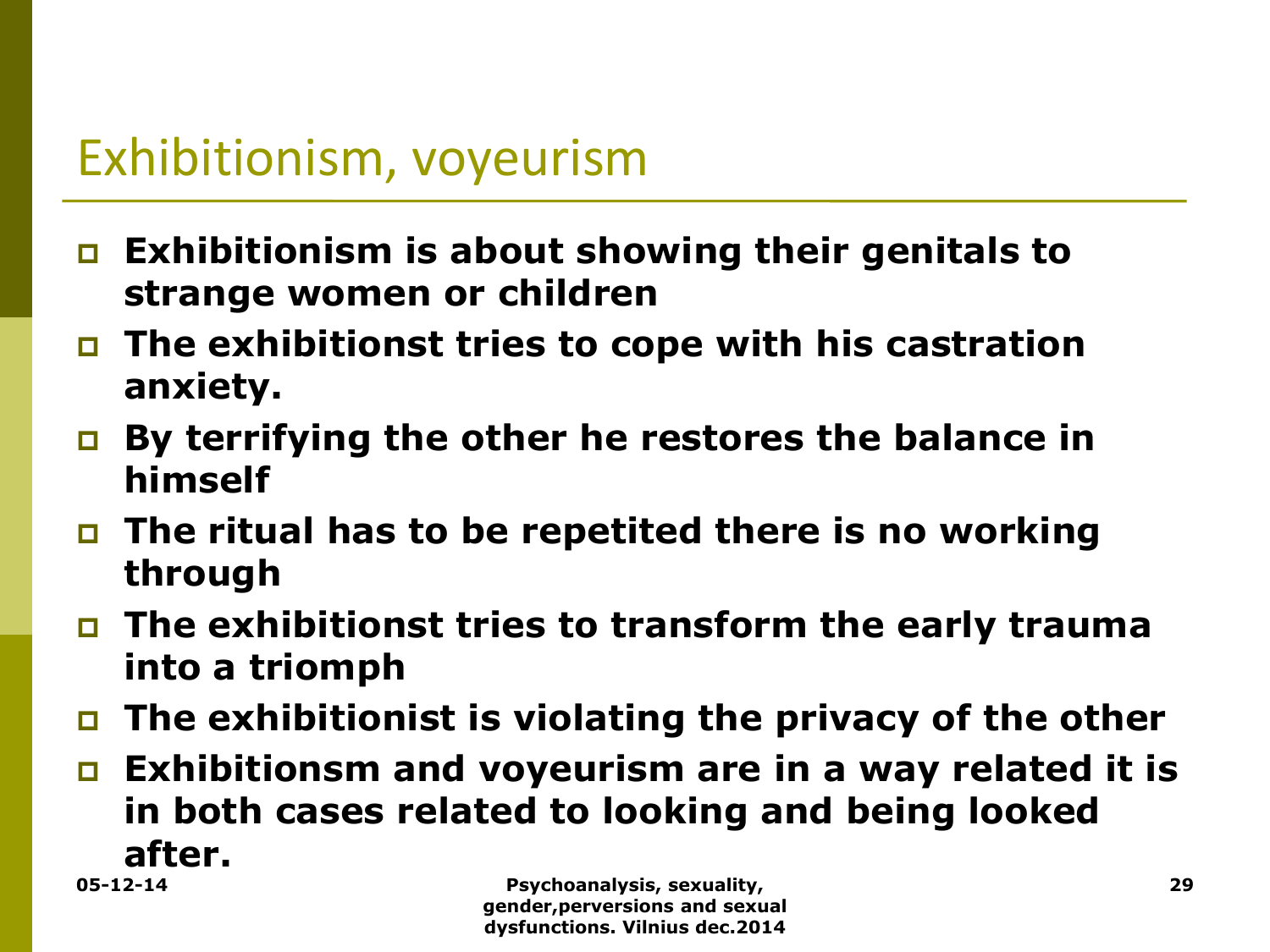### Sadomasochism

- **Those people need sado/masochistic fantasies or actions for sexual gratification**
- **Most of the time victims of fysical/sexual abuse**
- **Their behaviour has to do with turning passive into active**
- **It is about "thing representations"and not about "word representations"**
- **It is again about the transformation of trauma into triomph and repetition instead of working through**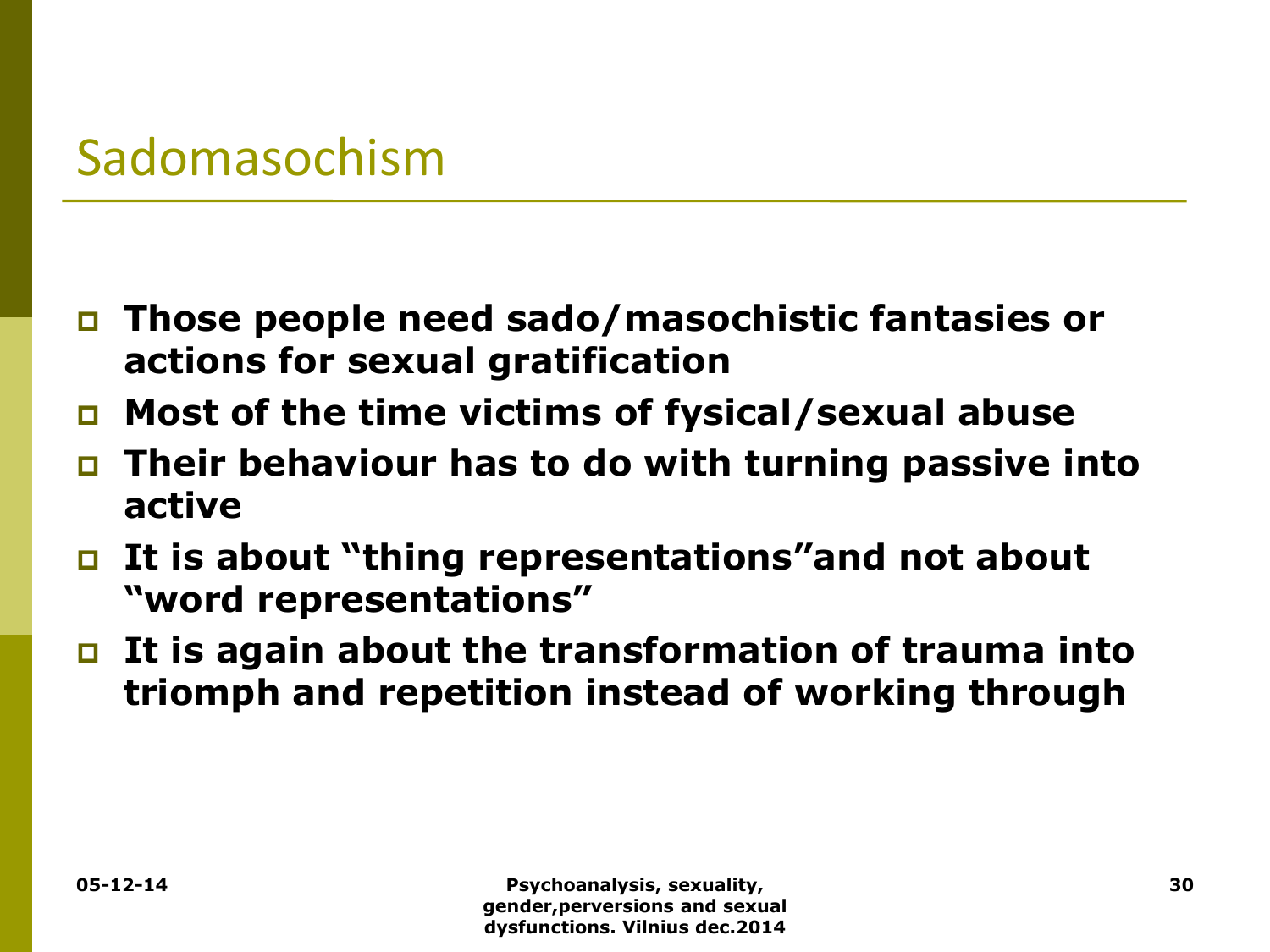# Fetisjism

- **The fetisjist needs a dead object for getting sexual arousal**
- **The fetisj helps him to overcome his castration anxiety**
- **He feels not good enough cared for or mirorred by the primary mother object**
- **They need an external object to cope with their anxieties**
- **Greenacre (1979): the fetisj represents the function of the transitional object**
- **For Kohut the fetisj takes the place of the selfobject which was not available**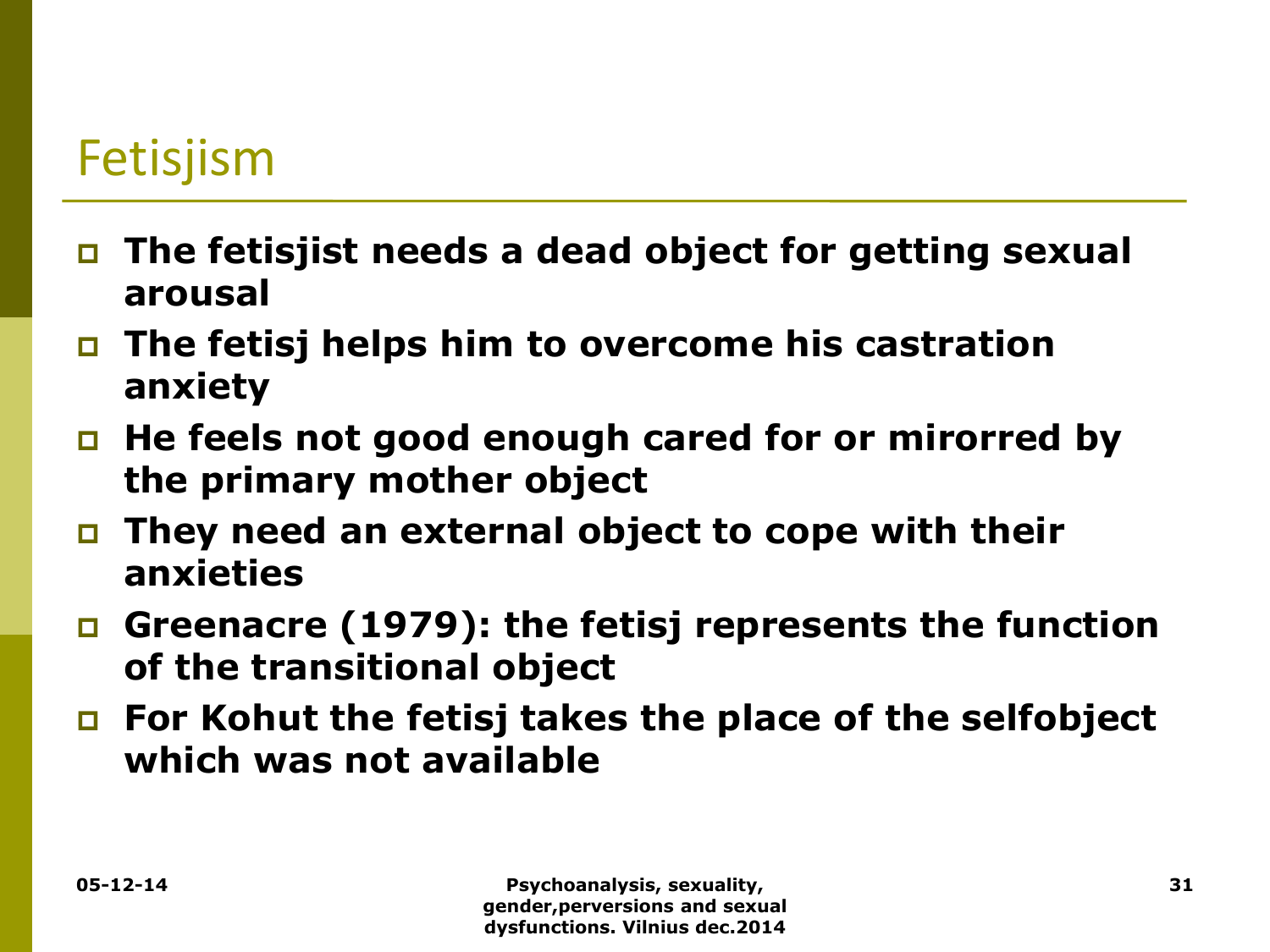# Pedophilia

- **By the gratification of his sexual wishes he can really damage his innocent victim**
- **It is a narcissistic form of object choice**
- **The pedophil is severely disturbed in early childhood, so again feelings of trioph and power to compensate trauma**
- **He sees the child as a mirorring object**
- **Comorbidity with severe personality disorders, as narcissitic or anti-social.**
- **In case of really young children the damage can express itself by conduct disorders, because they were not able to mentalize what was happening**
- **The disaster is overwhelming them**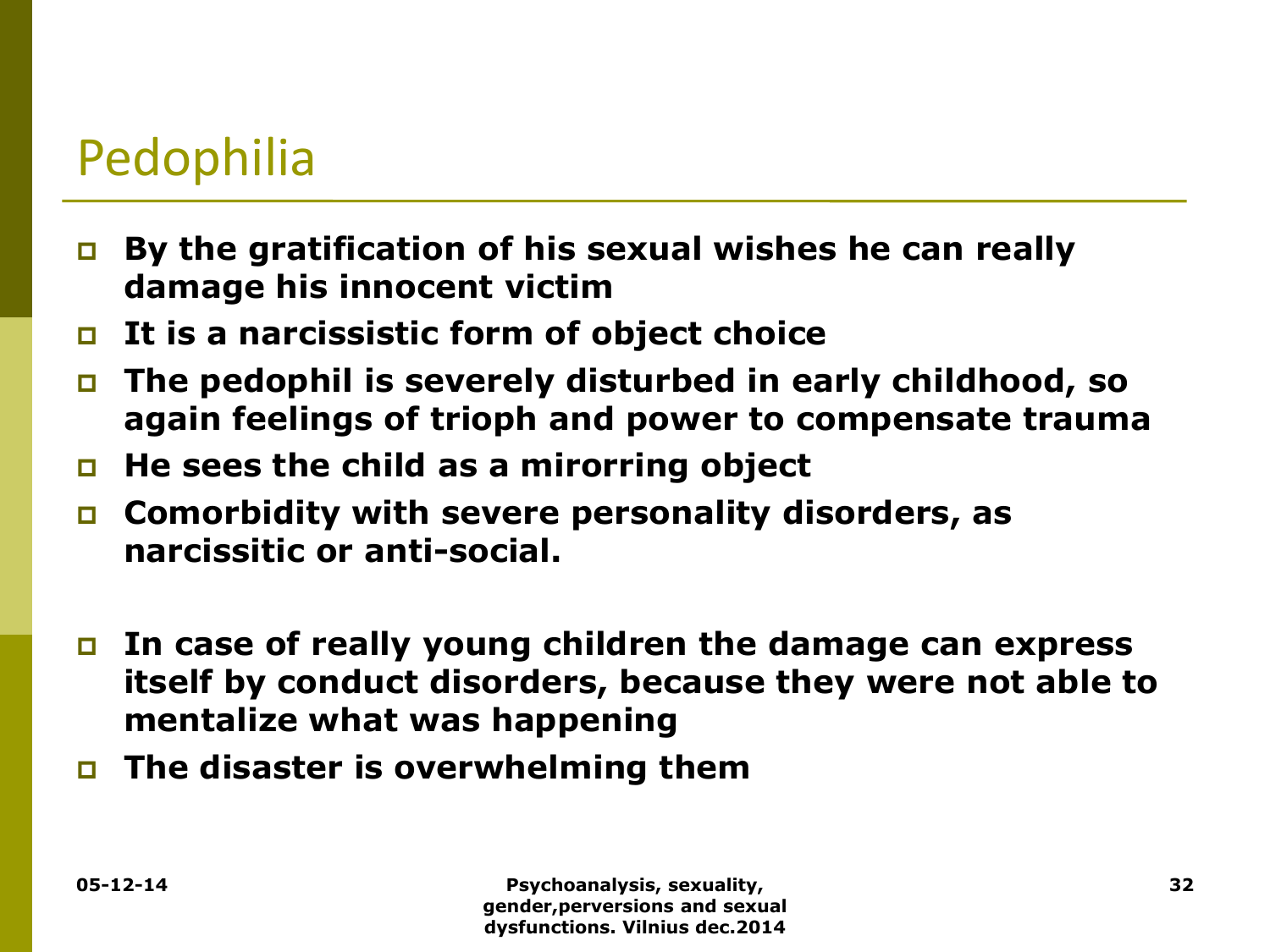### **Transvestite**

- **Men dresses in women clothes to get sexual aroused**
- **Which brings him heterosexual contact or masturbation**
- **Identification with the phallic mother, the mother with a penis, in order to control his castration anxiety, or an attempt to avoid the anxiety to separate from the mother**
- **There was no place for a safe third object: the father**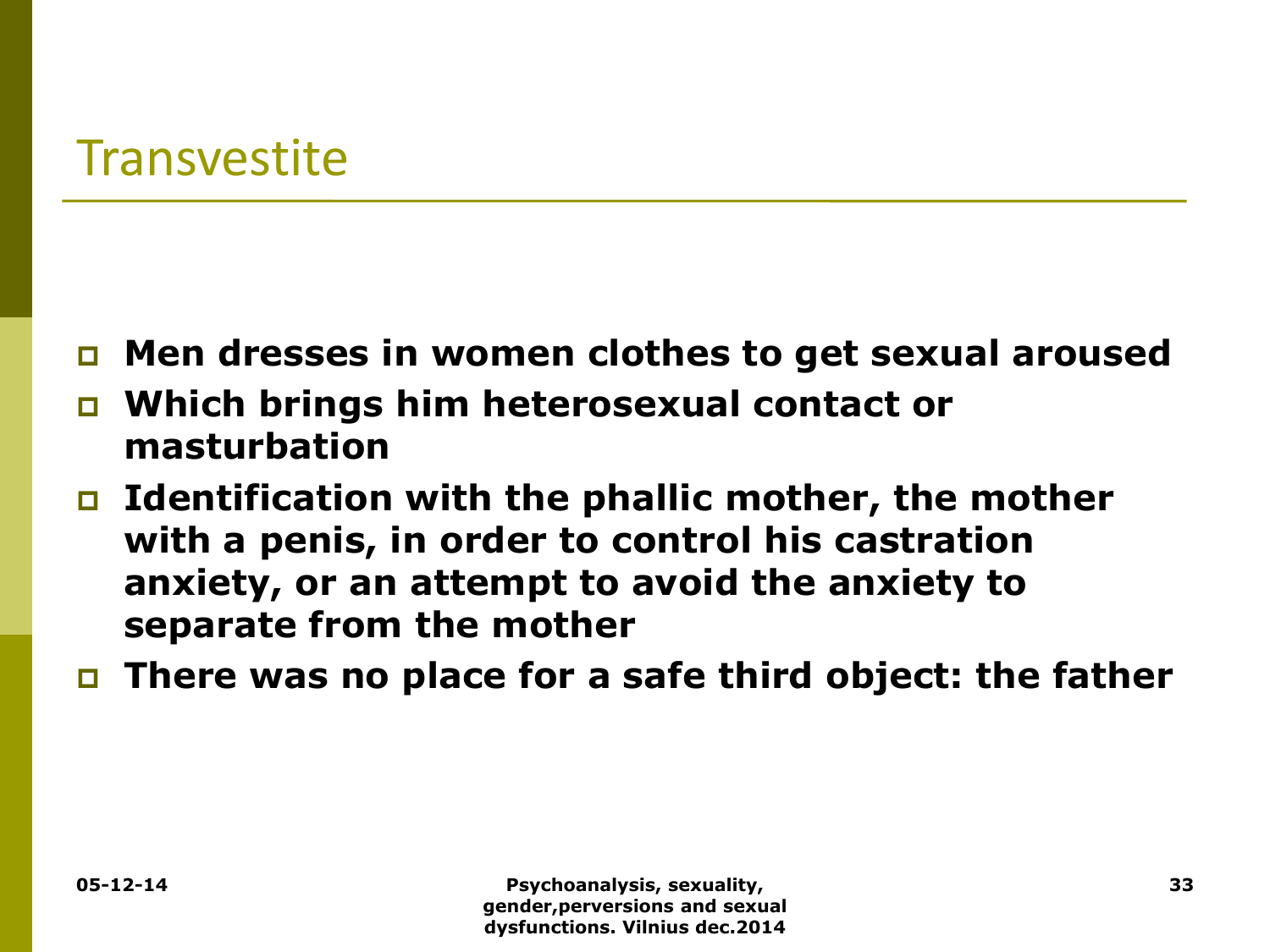# Sexual dysfunctions

- **Erectile dysfunctions**
- **Male hypoactive sexual desire disorder**
- **Female orgasmic disorder**
- **Female sexual interest/arousal disorder**
- **Premature/delayed ejaculation**
- **Sexual dysfunctions can be related to sexual abuse in childhood. Then sexuality is connected to incest and misuse**
- **Sometimes sexual problems are related to nonsexual problems or conflicts in the relation between partners, or in one of the partners (adequate integration of love and hate)**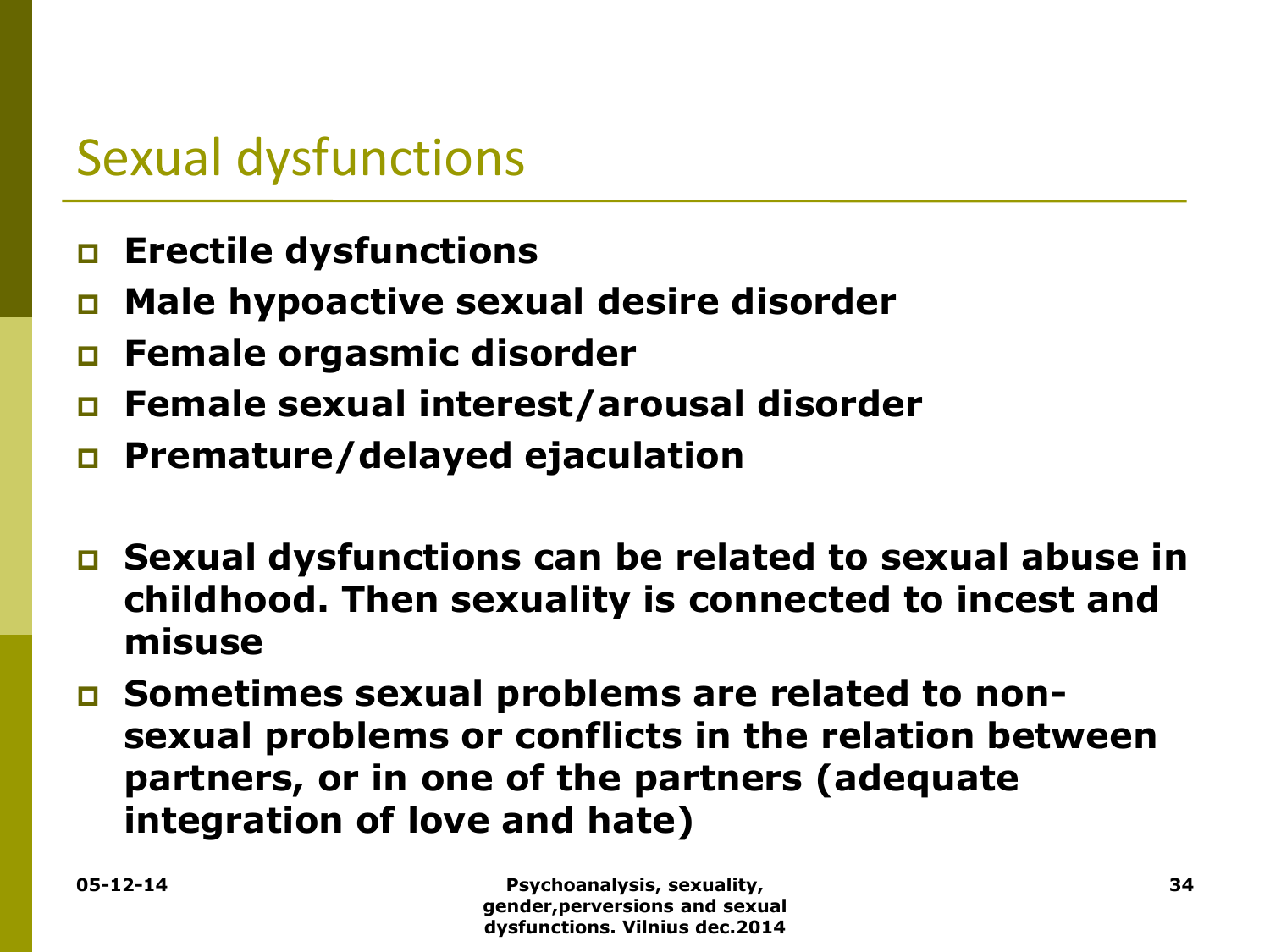# Gender Dysphory

- **New category in the DSM-5**
- **Related to "Transgender":**
	- **Transvestite**
	- **Transgender**
	- **Transsexuality**
- **Not a form of sexual dysfunction**
- **Not a form of paraphilia**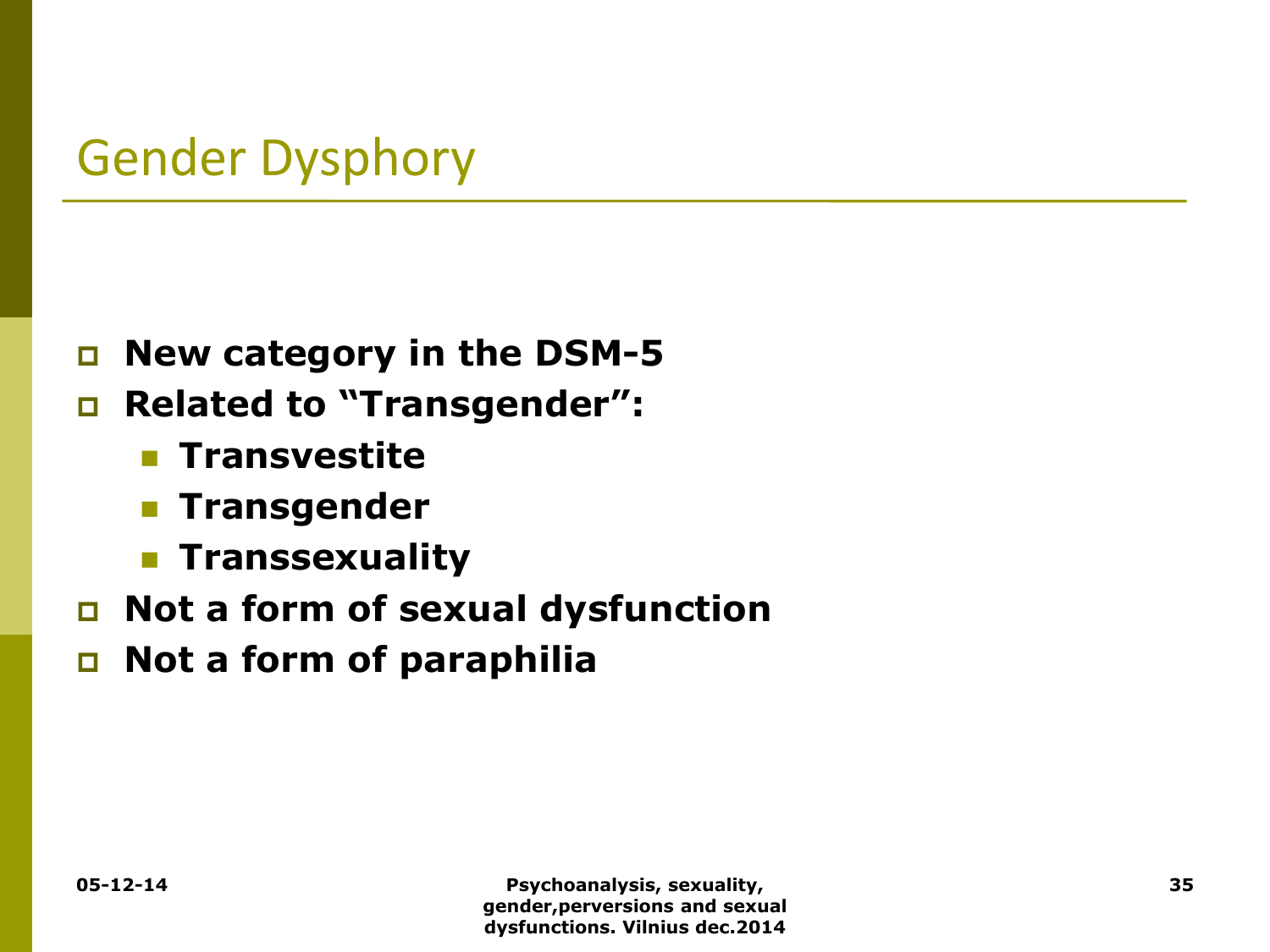# Gender Dysphory

- **Those people experience a descrepency between the gender as it was given to them at birth and their gender as they experience it**
- **They feel not at ease in their bodies. Sometimes there is the wish to change their bodies: transsexuals.**
- **Transvestites: mostly they experience themselves as heterosexuals and men**
- **Transgender: somewhere in between transvestites and transsexuals. They presents themselves alternatively as man or as woman**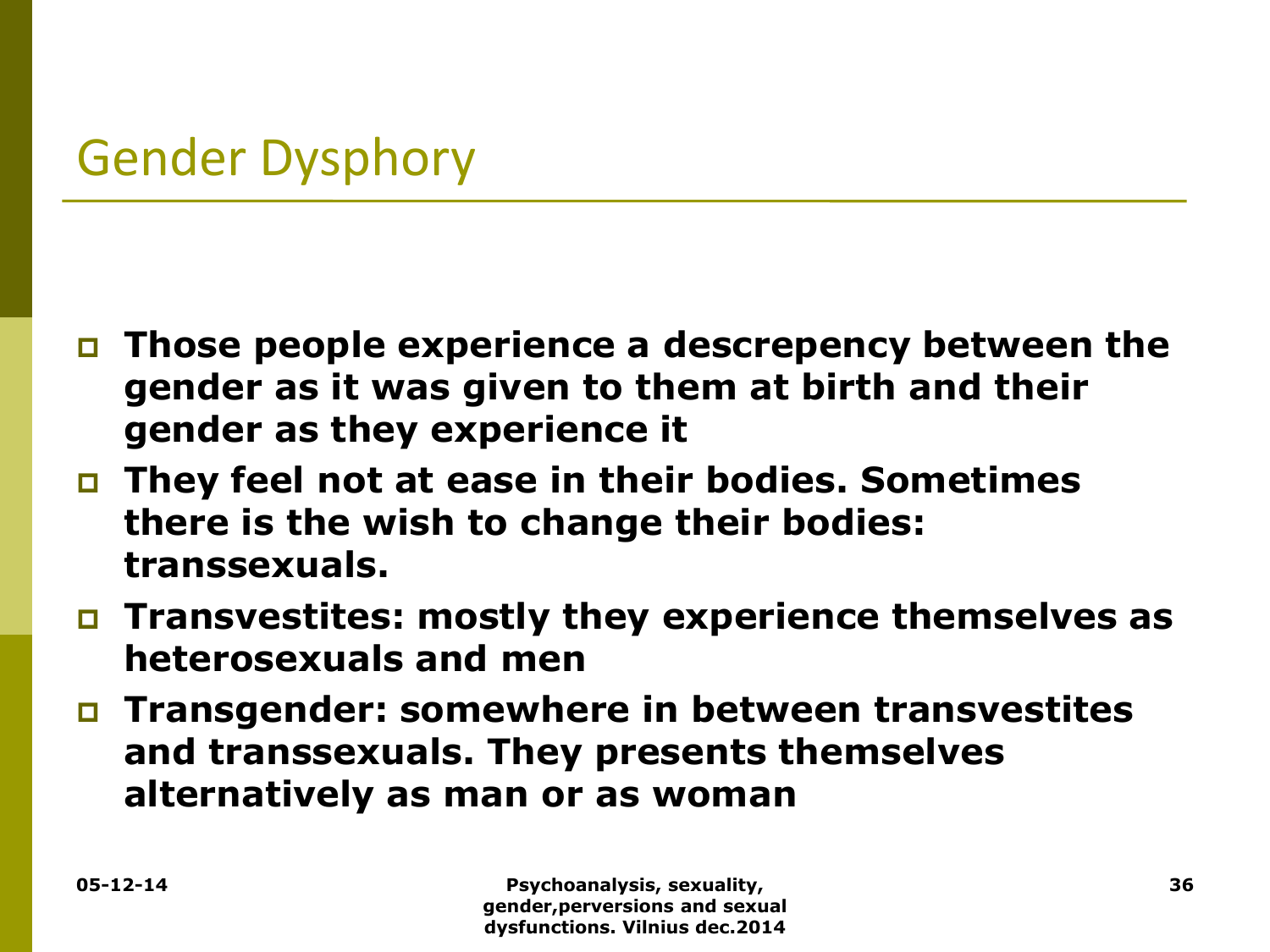# Gender Dysphory

- **In gender it is about psychology and not about sexuality as an instinct.**
- **Those people feel desperate and depressive**
- **Some parts of their body are experienced as alien. Going together with feelings of hate against specific parts of the body**
- **Reality testing is all right. The way they are experiencing their body should be differentiated from psychotic delusions**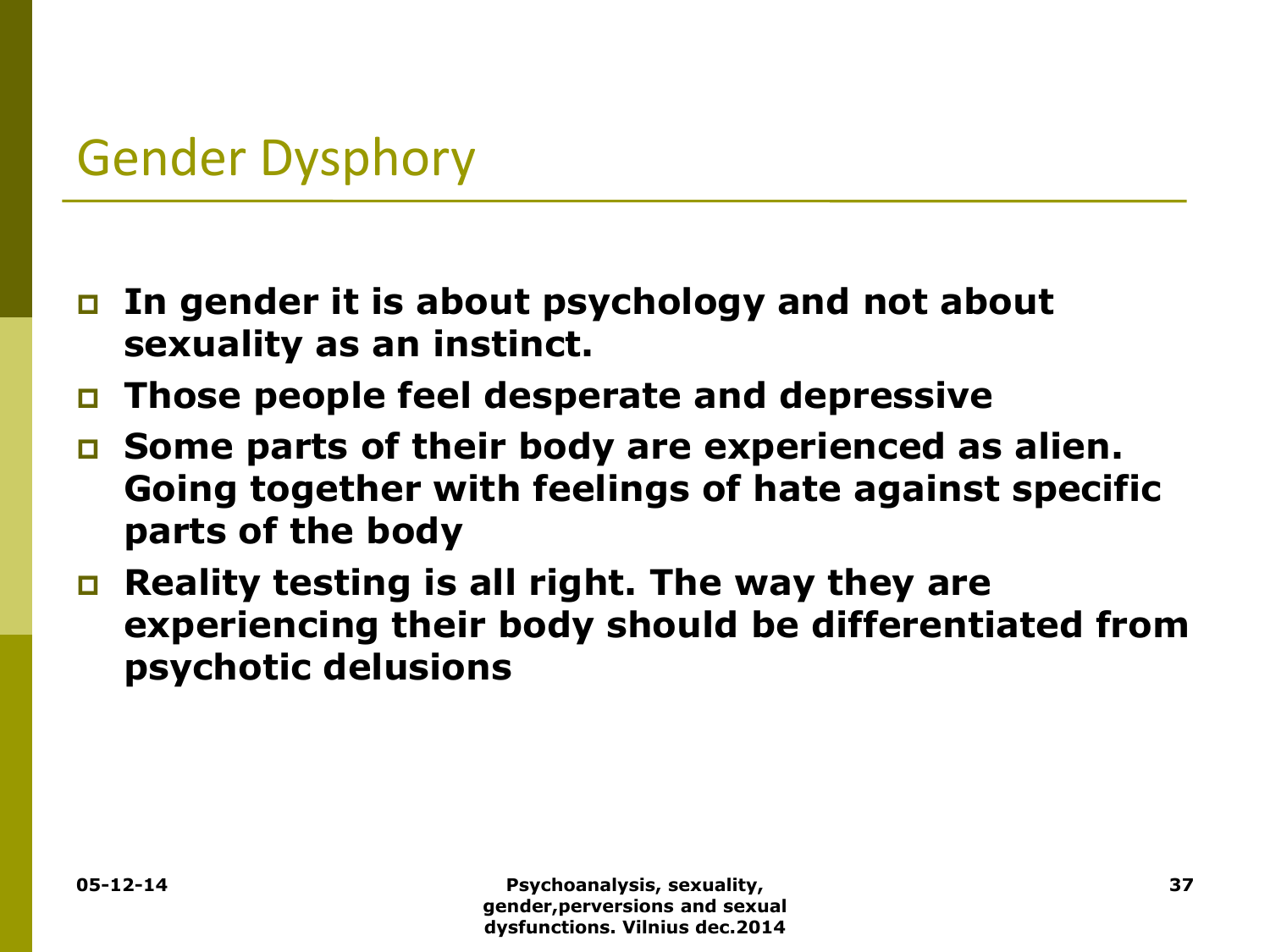# Conclusion

- **Normality as wel as perversions should be seen in reference to a specific norm**
- **Normality and perversions are constructing each other**
- **Perversion marks the boundary across which you become an outlaw**
- **Normality marks off the territory that if stayed inside of,keeps you safe from shame, disgust and anxiety**
- **When sexuality is simultaneously subjective and intersubjective, intrapsychic and interpersonal then desire itself is inevitably marked by the losses of the earliest objectrelational experiences**
- **Sexuality as desire is a mental representation and not a need.**